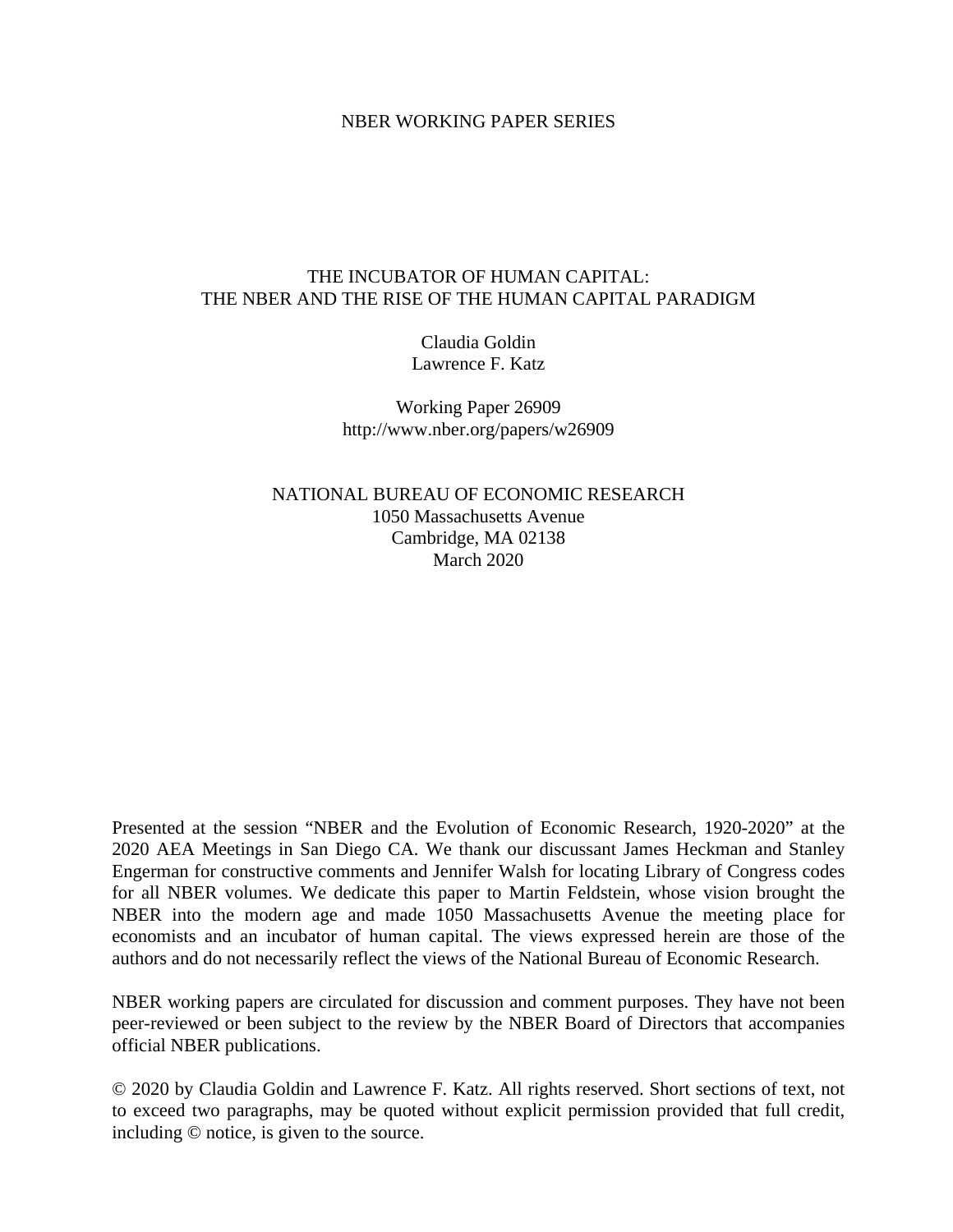The Incubator of Human Capital: The NBER and the Rise of the Human Capital Paradigm Claudia Goldin and Lawrence F. Katz NBER Working Paper No. 26909 March 2020 JEL No. B0,J24

#### **ABSTRACT**

The human capital construct is deep in the bones of economics and finds reference by many classical economists, even if they did not use the phrase. The term "human capital," seldom mentioned in economics before the 1950s, increased starting in the 1960s and blossomed in the 1990s. The upsurge in NBER publications was even greater. Using EconLit codes from 1990 to 2019, the use of human capital among NBER books increased from 5% to 25%, whereas all economics books changed from 3% to 6%. For NBER working papers, 3% referenced human capital around 1990, but 10% have more recently. The figures for all economics articles are 4% and 6%. The NBER played an outsized role in the rise of the concept of human capital mainly because of the emphasis on empiricism at the NBER. We explore how the NBER was an incubator of human capital research and the ways human capital theory brought the NBER into the modern era of economics.

Claudia Goldin Department of Economics 229 Littauer Harvard University Cambridge MA 02138 and NBER cgoldin@harvard.edu

Lawrence F. Katz Department of Economics Harvard University Cambridge, MA 02138 and NBER lkatz@harvard.edu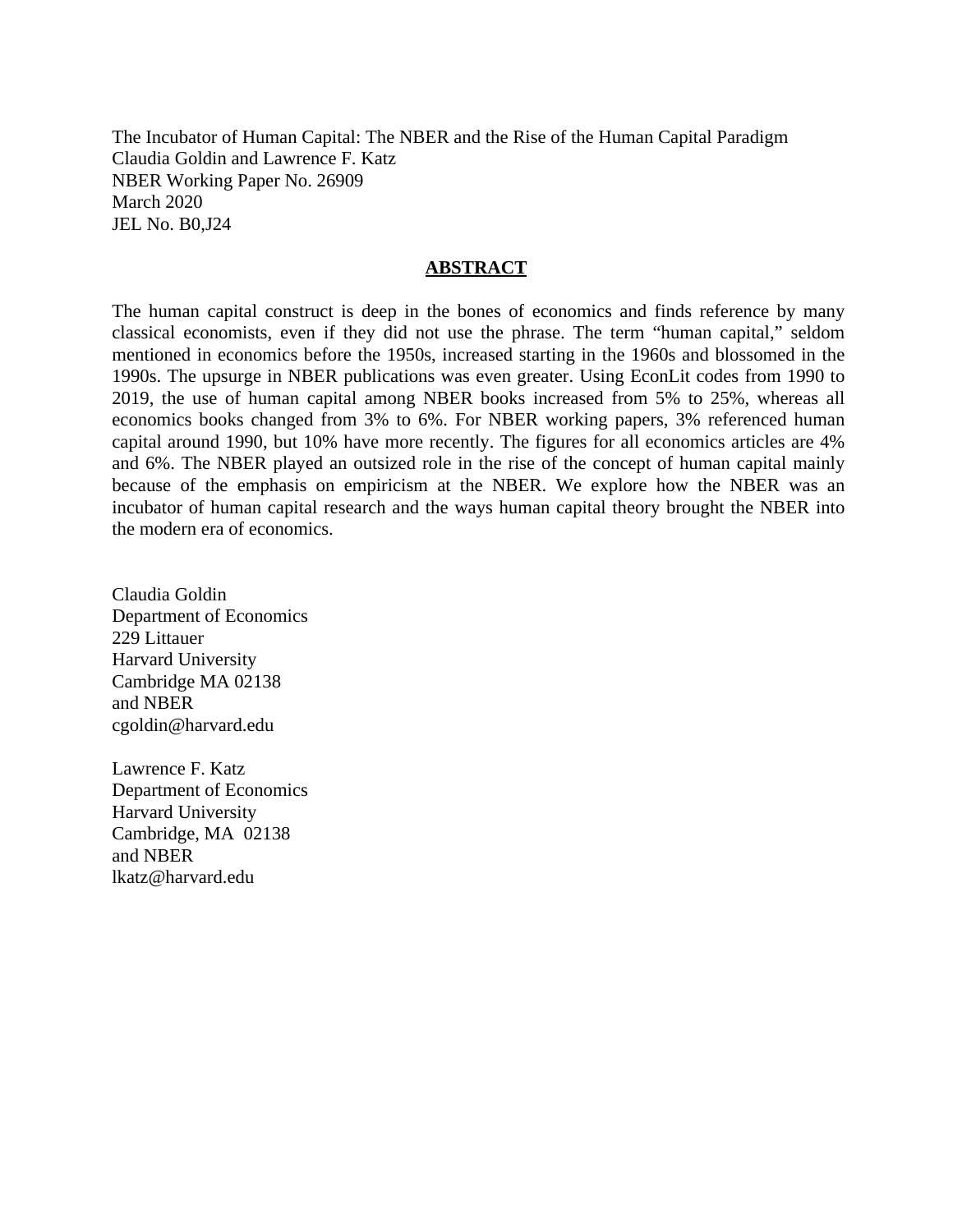The field of human capital was not invented by NBER researchers, but it was nurtured and expanded at the NBER. We explore how the NBER was an incubator of human capital research and the ways human capital theory brought the NBER into the modern era of economics.

#### 1. What is Human Capital Theory?

Human capital theory is the notion that an investment in human beings today has a payoff in the future. The investment can be in education, training, health, job search, migration, or anything that impacts income or productivity in the future. One implication of human capital theory is that individuals have a capitalized value (based on their expected future earnings) that can be augmented through investments, as well as reduced by depreciation, illness, injury, or job loss. The theory expands the static notion of the value of skills and places it in a dynamic framework.

When aggregated across all individuals, human capital is the economy's stock of intangibles embedded in individuals. [1](#page-2-0) Human capital is the wealth of a nation separate from the stock of land and physical capital. Human capital theory became ascendant when the economic growth of many richer nations became increasingly difficult to fully attribute to the growth of the physical capital stock and the size of the labor force.

The concept of human capital is the neuronal fiber that connects the two halves of the economist's brain—the micro and macro. The micro advances of human capital concern the dimension of time, its value, and the allocation of time use over the life cycle. Human capital gives individuals the ability to transform time today into more productive time tomorrow. Getting more goods tomorrow involves borrowing from one's own time today, and possibly also from the capital market.[2](#page-2-1)

Even though human capital theory has become a staple of micro theory, it was called into being through the macro part of the economist's brain. The impetus was to understand the residual in growth accounting and the fact that increases in physical capital were slowing even though output was greatly increasing. The fact that economic growth was so much higher than could be explained by increases in conventional inputs was apparent to many economists long before Robert Solow gave it mathematical precision.

l

<span id="page-2-0"></span><sup>1</sup> Intangible capital (such software and computerized data bases, R&D, and brand equity and firmspecific resources) is increasingly recognized as a source of national wealth and economic growth (Corrado, Hulten, and Sichel 2009).

<span id="page-2-1"></span><sup>2</sup> See Ghez and Becker (1975).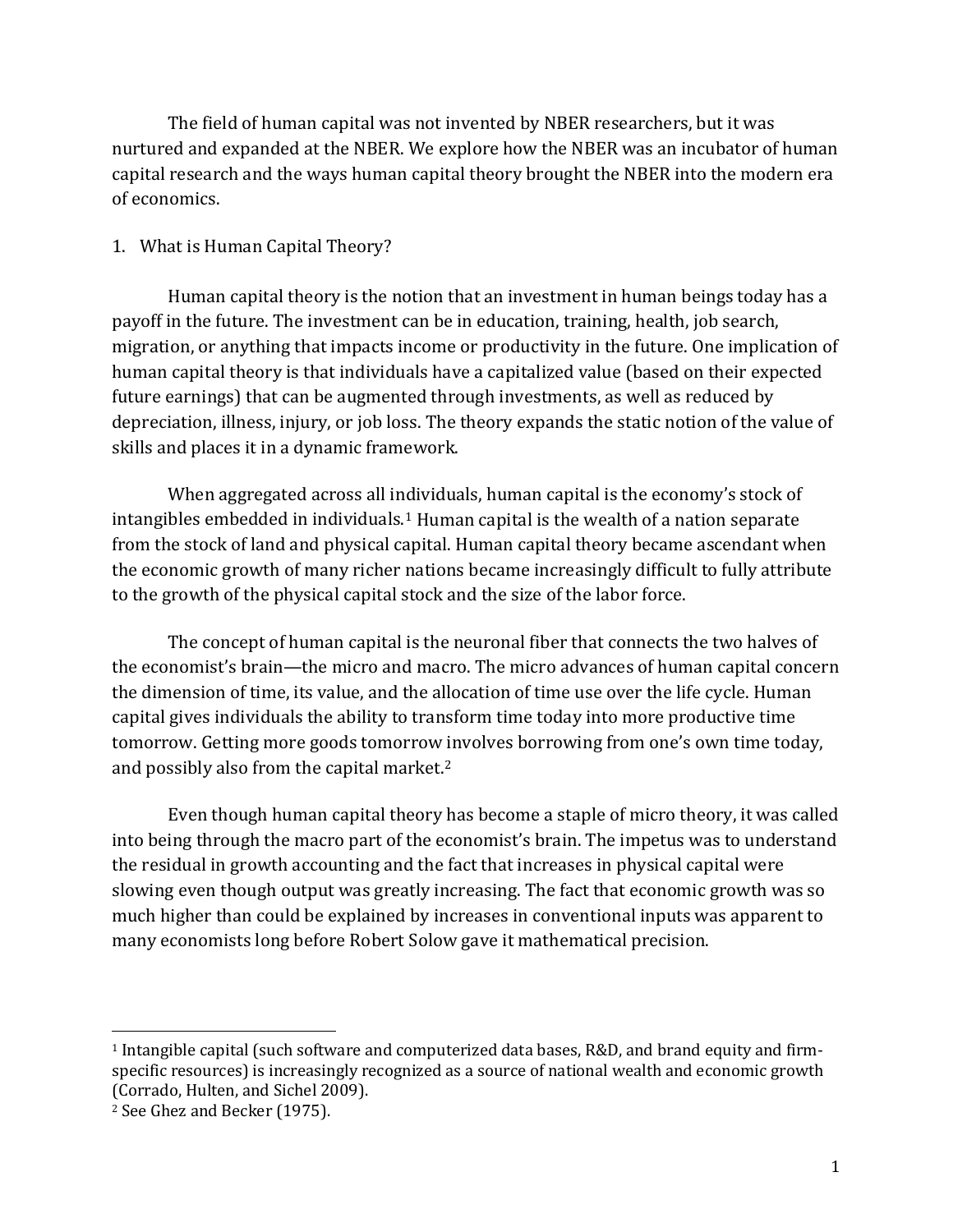### 2. Spread of Human Capital Ideas

l

The human capital construct is deep in the bones of economics and finds mention by many of the classical economists, even if they did not use the precise phrase (Kiker 1966). In his fourth definition of capital, Adam Smith noted: "The acquisition of … talents during … education, study, or apprenticeship, costs a real expense, which is *capital in [a] person*. Those talents [are] part of his fortune [and] likewise that of society" (emphasis added; see also the discussion in Spengler 1977). Marshall noted that "the most valuable of all capital is that invested in human beings," and he termed the concept "personal capital." Irving Fisher used the precise phrase, "human capital."

But the term "human capital" was seldom used in economics and related literature before the 1950s. That is clear from the Google Ngram of Figure 1, which gives the ratio of all books using the phrase "human capital" to those that mention the word "economics."[3](#page-3-0) We will take this ratio to mean the percentage of all books concerning economics that reference "human capital."

In 1950, fewer than 0.5% of all books concerning economics referenced "human capital." Astoundingly, when the series ends in 2009, 16% did. The series has two apparent upticks: one around 1966 and another around 1990. We do not want to make too much of the timing of the increase since the series changes a bit depending on which corpus of Google books is used. But the increase in the 1990s appears to be robust. It should also be noted that an Ngram of the word "education" does not reveal a similar increase around 1990 and, in fact, does not increase much at all during the last half century.

It should come as no surprise that the concept of human capital was known and discussed throughout the history of our profession. The question is why the phrase did not become a serious part of the economists' jargon until the late 1950s and why it took so long for the phrase to be widely used.

We use the term today as if it were always part of our lingua franca. But it wasn't. Not that long ago, even economists scoffed at the notion of "human capital." As Theodore Schultz noted in his American Economic Association presidential address in 1961, many thought that free people were not to be equated with property and marketable assets (Schultz 1961). To them, that implied chattel slavery.

<span id="page-3-0"></span><sup>3</sup> The graph gives the ratio of books that use the phrase "human capital" to those that use the word "economics" *or* the phrase "human capital." "Human capital" is added to the denominator because some books that use the phrase "human capital" may never mention the word "economics." That group is small. Adding other terms, such as "personal capital," has little impact on the series.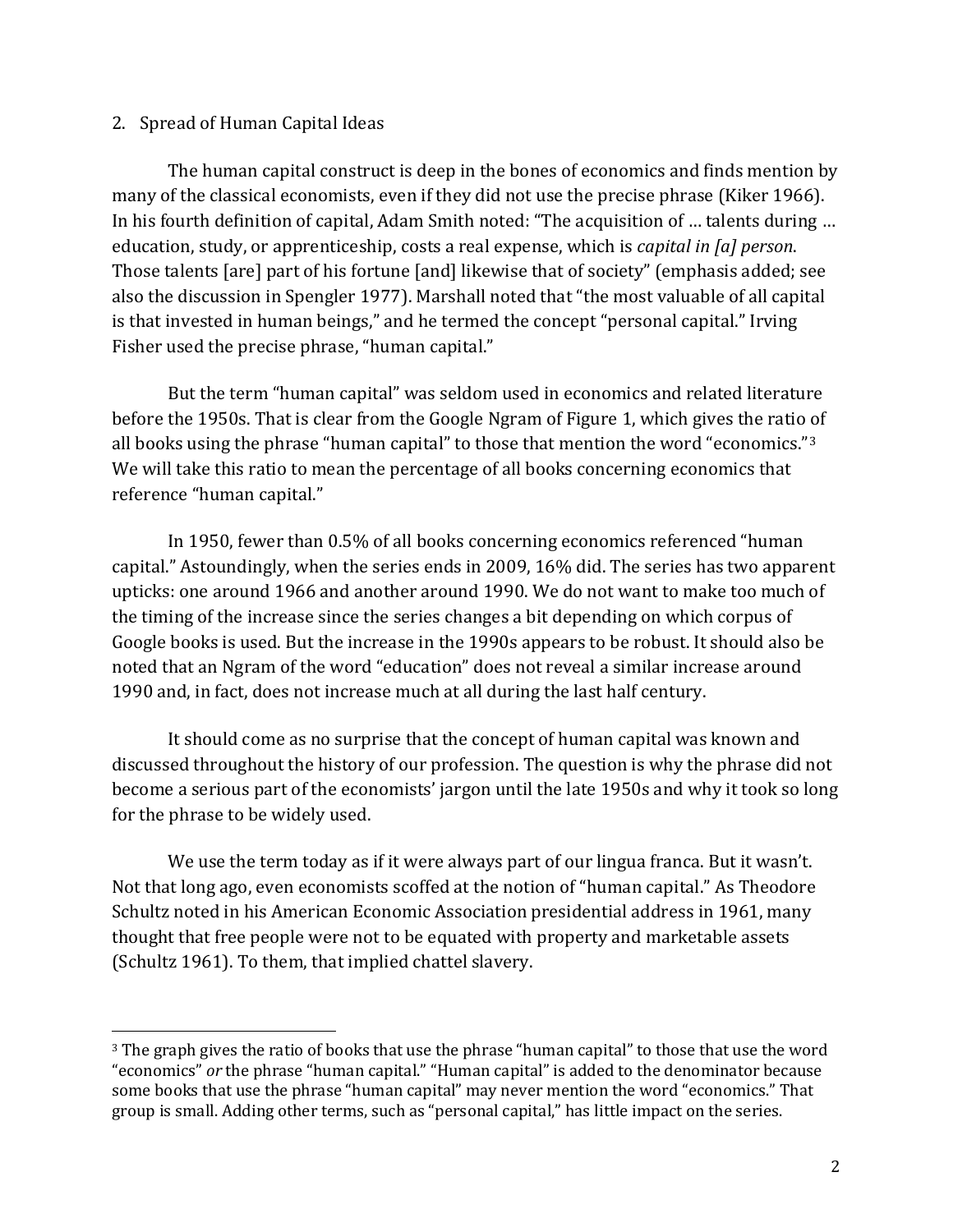In *Human Capital* (published first in 1964 and preceded by his 1962 *Journal of Political Economy* article, "Investment in Human Capital"), Gary Becker admitted that he hesitated to use the term "human capital" as the title of the book and employed a long subtitle—*A Theoretical and Empirical Analysis, with Special Reference to Education*—to guard against criticism (Becker 1964). Becker noted that "passions are easily aroused on this subject," and he offered several reasons why.

Many in the early 1960s viewed education as serving a multitude of purposes that went beyond increasing future income. Education has cultural aims, it uplifts, and it gives meaning to life. The idea that education was undertaken only to increase income was seen by many as base and disreputable.

Becker also mentioned another factor, one that went in the opposite direction. The derision of the term human capital was not just that education was only for economic gain. It was that economists had not proven that the relationship between economic gain and education was causal since the correlation of education with ability or parental income could produce major biases. Therefore, some were revulsed at the notion that education was only for economic gain and others questioned that the gain was caused by education.

Yet, by the third edition of *Human* Capital, published in 1993, Becker marveled that the phrase and concept had gained traction in economics, and across a variety of academic fields and by the general public. Figure 1 gives credence to that statement. Between the publication of the first and the third editions of *Human Capital*, the use of the phrase in books that mentioned economics had increased more than six times. The phrase had lost its offensiveness and had caught on.

But it is not clear what enabled the phrase to lose its negative press. Perhaps it was the greater acceptance of the economic model for providing insights into many areas of "non-market" behaviors including marriage and cohabitation, fertility, child rearing, crime, and education (Becker 1976). Perhaps it was stronger causal evidence that education actually boosted earnings (even as it elevated the soul).<sup>[4](#page-4-0)</sup> Perhaps, in addition, economists and economics became more respectable (actually, banish the thought).

"Human capital" as a concept was, according to this logic, called into being by various changes in the economy. As Schultz noted, the "unexplained rise in the economic value of man" (1972, p. 1) needed an explanation. Furthermore, the greatly increased use of the term in the 1990s, as seen in Figure 1, was necessitated by vastly increased income and wage inequality in the US and elsewhere. Human capital had become more fashionable because it was needed to help explain various aspects of the economy in the modern era,

 $\overline{\phantom{a}}$ 

<span id="page-4-0"></span><sup>4</sup> See the summary in Card (2001)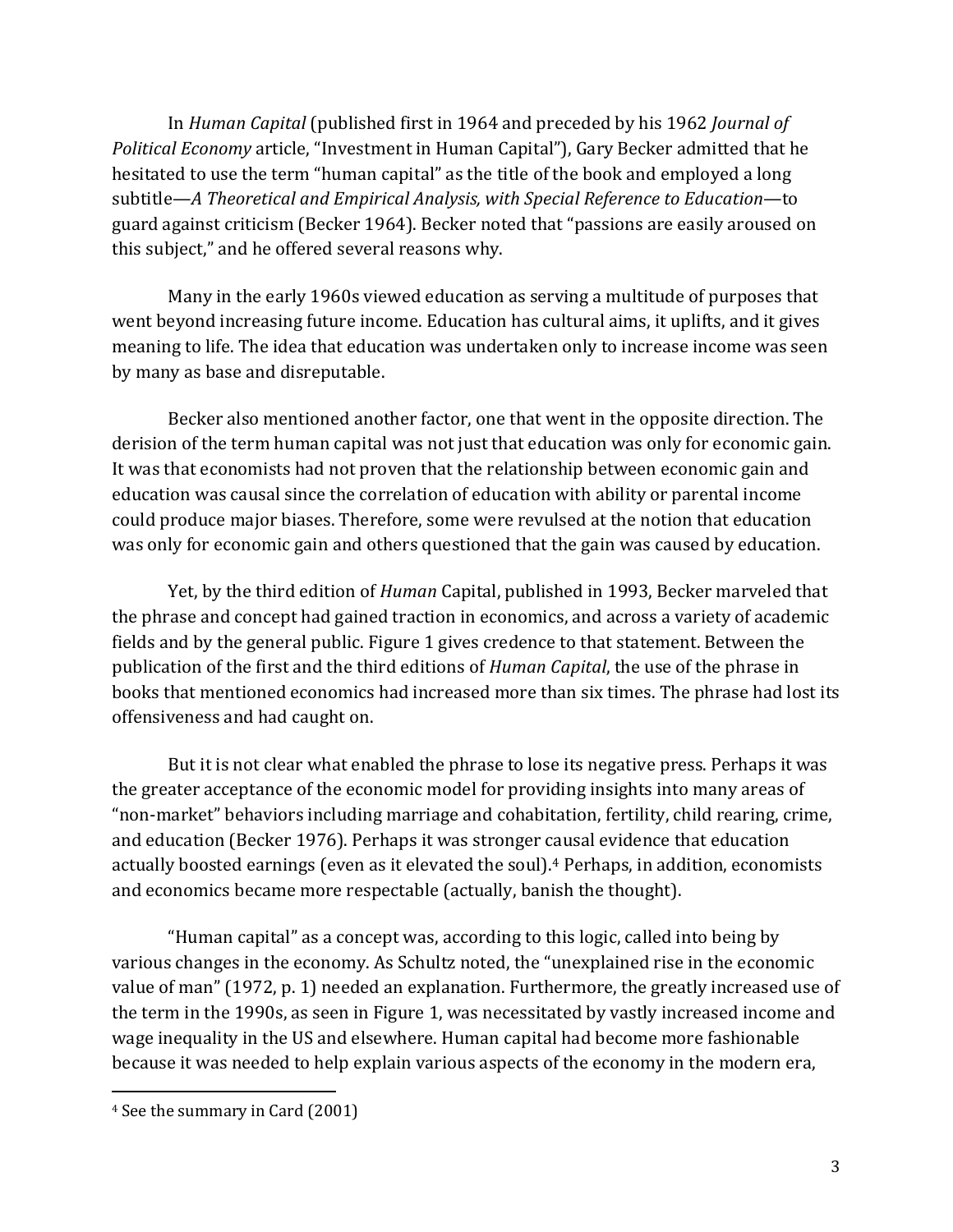such as labor productivity changes.<sup>[5](#page-5-0)</sup>

- 3. The Early Human Capital Incubators of the NBER
	- a. Early Macro Incubators

 $\overline{\phantom{a}}$ 

The NBER played an outsized role in many facets of the rise of the concept of human capital and in its measurement. In large part this was because of the critical importance of empiricism at the NBER ever since its founding.

As Becker noted in his preface to the first edition of *Human Capital* in 1964: "The origins of this study can be traced … to the finding that a substantial growth in income in the United States remains after the growth in physical capital and labor has been accounted for." That is, the subject was motivated by a need to understand the "residual" in economic growth estimates.

NBER researchers were among the first to notice that changes in physical input measures could not explain changes in aggregate output (see Griliches 1995 on the discovery of the residual). Many at the NBER, including Stigler (1947) and Abramovitz (1956), breathed empirical life into these theoretical notions.[6](#page-5-1) Kendrick's important work on productivity trends (Kendrick 1961), discussed the notion of human capital, which he termed "investment in persons," and in chapter 4, "Productivity and Economic Growth," he considered the potential importance of education and health to productivity. But, because his book was on productivity trends in separate industries and data on the education and health of workers by industry did not exist, Kendrick could not incorporate these inputs into his analyses. The job of adding the role of education to aggregate productivity measures was left to others, such as Edward Denison.

In his work on the capital stock, Kuznets bemoaned that "the concept of capital formation … was too narrow" and that conventional ways of measuring capital understated it. "For many purposes—particularly the study of economic growth over long periods and among widely different societies—the concept of capital and capital formation should be broadened to include investment in the health, education, and training of the population itself, that is, *investment in human beings*" (1961, p. 390; emphasis added).

<span id="page-5-0"></span><sup>5</sup> Holden and Biddle (2017) discuss the impact that the human capital concept had on education policy in the US beginning in the early 1960s. Engerman (1971) is an early economic history paper that discusses the role played by human capital formation to economic growth.

<span id="page-5-1"></span><sup>6</sup> Griliches notes that Copeland (1937) provided the earliest attempt to express an index of outputs divided by inputs. Stigler has written that his own empirical work on the subject was probably the first ever.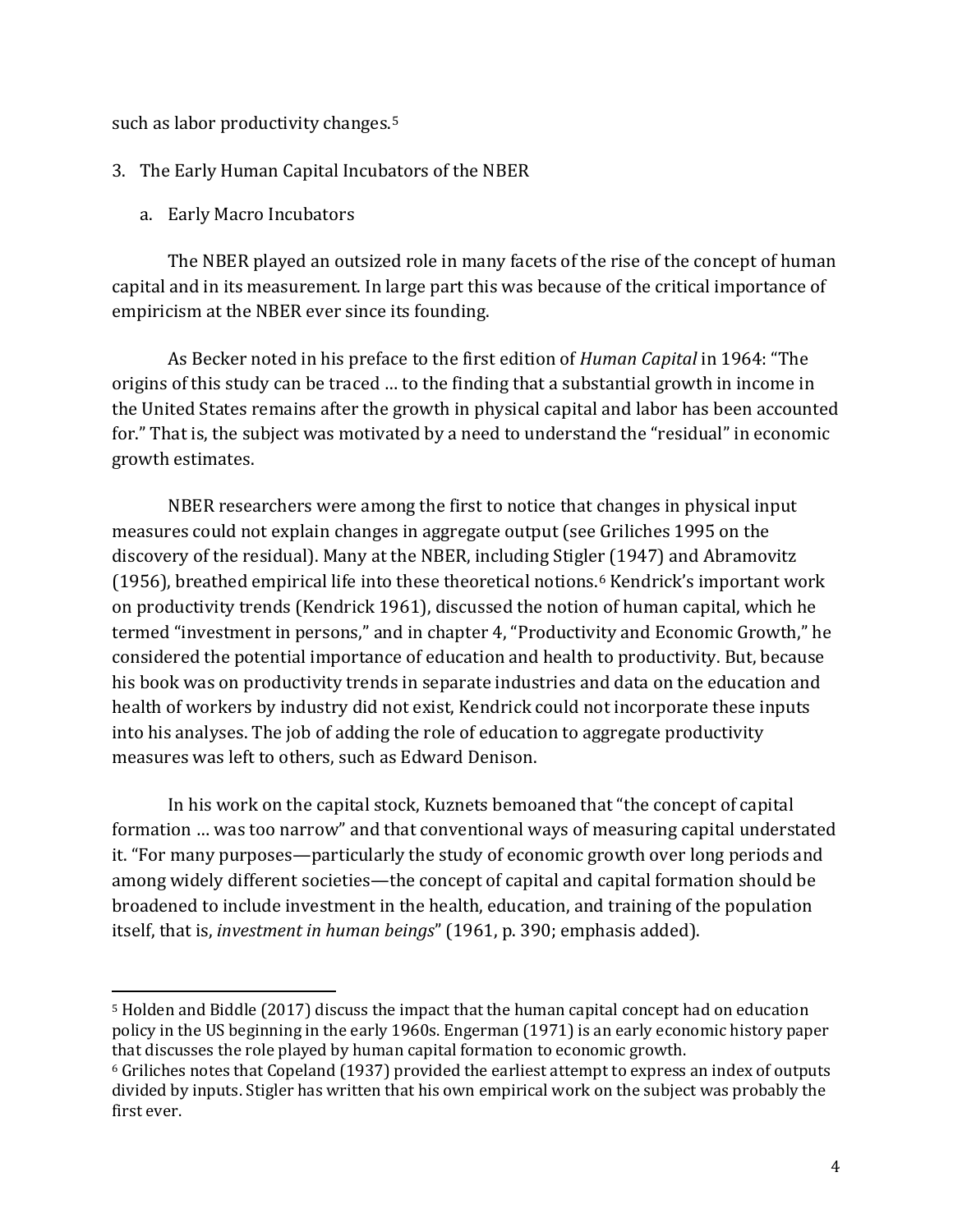The study of human capital gave NBER research on productivity and growth a means to comprehend the mystery of the residual. It connected the world of macroeconomics and financial capital with that on investments in people.

### b. Early Micro Incubators

l

Becker's preface to *Human Capital* included a second motivation for the study human capital: "the importance of education in the promotion of economic development." Oddly, few NBER studies before 1962 mentioned education at all. That neglect seems odd since educational advances in the US were already enormous, both in absolute terms and relative to educational improvements in other nations (Goldin and Katz 2008). The US had been a leader in the education of its people. How could NBER researchers have neglected such an important part of the US economy?

One reason concerns measurement. Until the publication of the 1940 US population census, there were no national data available that could reveal the relationship between earnings and education. But, there were a host of other data that could have been mined on the increase of educational inputs and their role in enhancing skill. See, for example, the many series in Goldin and Katz (2008) from the US Office (Bureau) of Education that chart the expansion of education, as well as those that use occupational wage data and the 1915 IA state census containing micro-data on earnings by education level.

Another possibility for the absence of an NBER study of education is that NBER research was steered toward the issues that had preoccupied Mitchell, Burns, and Fabricant. Until the late 1950s, these did not include areas such as education, health, training, and other aspects of the labor market, although several important publications early in NBER history concerned international migration and labor unions.[7](#page-6-0)

There was one important exception. That study used data that were part of a survey by the US Department of Commerce that eventually spanned the years 1929 to 1936. The data had been collected to inform national income statistics and provide better estimates of the incomes of those in private professional practice. The project that used these data became the most controversial book in the history of the NBER.

The initial author was Simon Kuznets, whose interest in the data concerned national income statistics. But Kuznets was preoccupied with his other studies at the NBER and

<span id="page-6-0"></span><sup>7</sup> Blank and Stigler (1957) on the demand and supply of scientific personnel was somewhat of an aberration. It was not apparently motivated by productivity concerns and was funded by the NSF.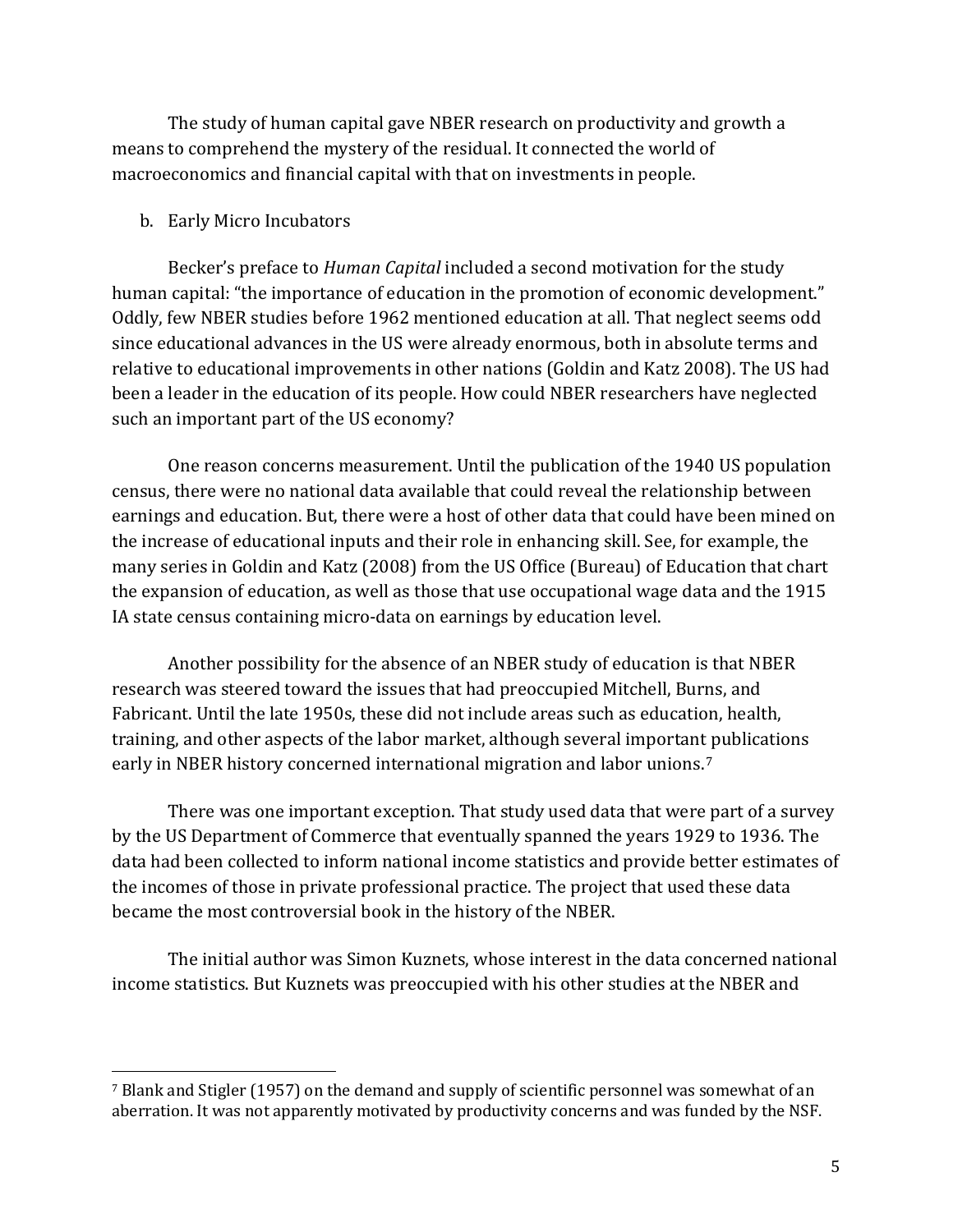hired a research assistant to help with the study. That researcher was Milton Friedman, who would become among the most important economists of the twentieth century.

Friedman had already earned an MA at the University of Chicago and then worked in Washington, DC on New Deal projects.<sup>[8](#page-7-0)</sup> He became a staff economist at the NBER in 1937. The study with Kuznets, *Income from Independent Professional Practice* (1945), became Friedman's PhD dissertation at Columbia University, which he earned around 1940. But the NBER volume was held up for four years in large part due to a dissent by one of the directors, but also because of the exigencies of war.<sup>[9](#page-7-1)</sup>

The research was important in a host of ways. It introduced the concepts of permanent and transitory income and it grappled with many of the issues at the heart of human capital theory, including investment under uncertainty, the financing of strangers, "equalizing differentials," "non-competing groups," and the reasons for variability in individual professional incomes as well as differences in earnings across professions. $^{\rm 10}$  $^{\rm 10}$  $^{\rm 10}$ Many of Friedman's key lifetime insights were nascent in this early work including income contingent loans and the theory of the consumption function.

The volume had a seminal impact on another great mind of human capital research—Jacob Mincer. That influence came up in an interview one of us (Goldin) did with Mincer in 2002.<sup>[11](#page-7-3)</sup> The story, of how Mincer in 1957 saw the "human capital" light and its impact on his life, was told by Mincer as follows.

*Mincer*: [The Friedman and Kuznets] work had a very big impact on me … [As a graduate student] at Columbia my interest was in wage determination … I was approaching it like a Bureau person by looking at various comparisons — by industry,

l

<span id="page-7-0"></span><sup>8</sup> Milton Friedman appears as a member of the NBER research staff with the 1937 Report of the Executive Director.

<span id="page-7-1"></span><sup>9</sup> All NBER publications had to undergo NBER Board review and one member of the Board (C. Reinhold Noyes) disagreed with the Friedman and Kuznets conclusion, particularly the discussion in chapter 4, that supply restrictions for doctors (due to the American Medical Association) increased the earnings of physicians above those of dentists, who faced fewer entry restrictions. See, also, a letter from Mitchell to Burns, from the Duke University archives, that shows Mitchell's agreement with Noyes and his lack of confidence in Friedman. The letter is cited in Edward Nelson's

<span id="page-7-2"></span> $10$  "A young man must not only have the ability to practice a profession and must not only want to enter it; he must also be able to finance his training and be cognizant of opportunities; and both entry into the profession and his success in it will be greatly facilitated if he has the proper background and connections. ... Unlike high returns on capital invested in machinery, high returns on capital invested in professional training need not lead to an increase in investment. Capital invested in human beings is not separable from the individual and cannot be bought and sold on the open market." (1945, p. 391).

<span id="page-7-3"></span><sup>&</sup>lt;sup>11</sup> See NBER Historical Archives, Oral Histories of the NBER, [Mincer.](https://data.nber.org/nberhistory/jacobmincer/Mincer_interview.pdf)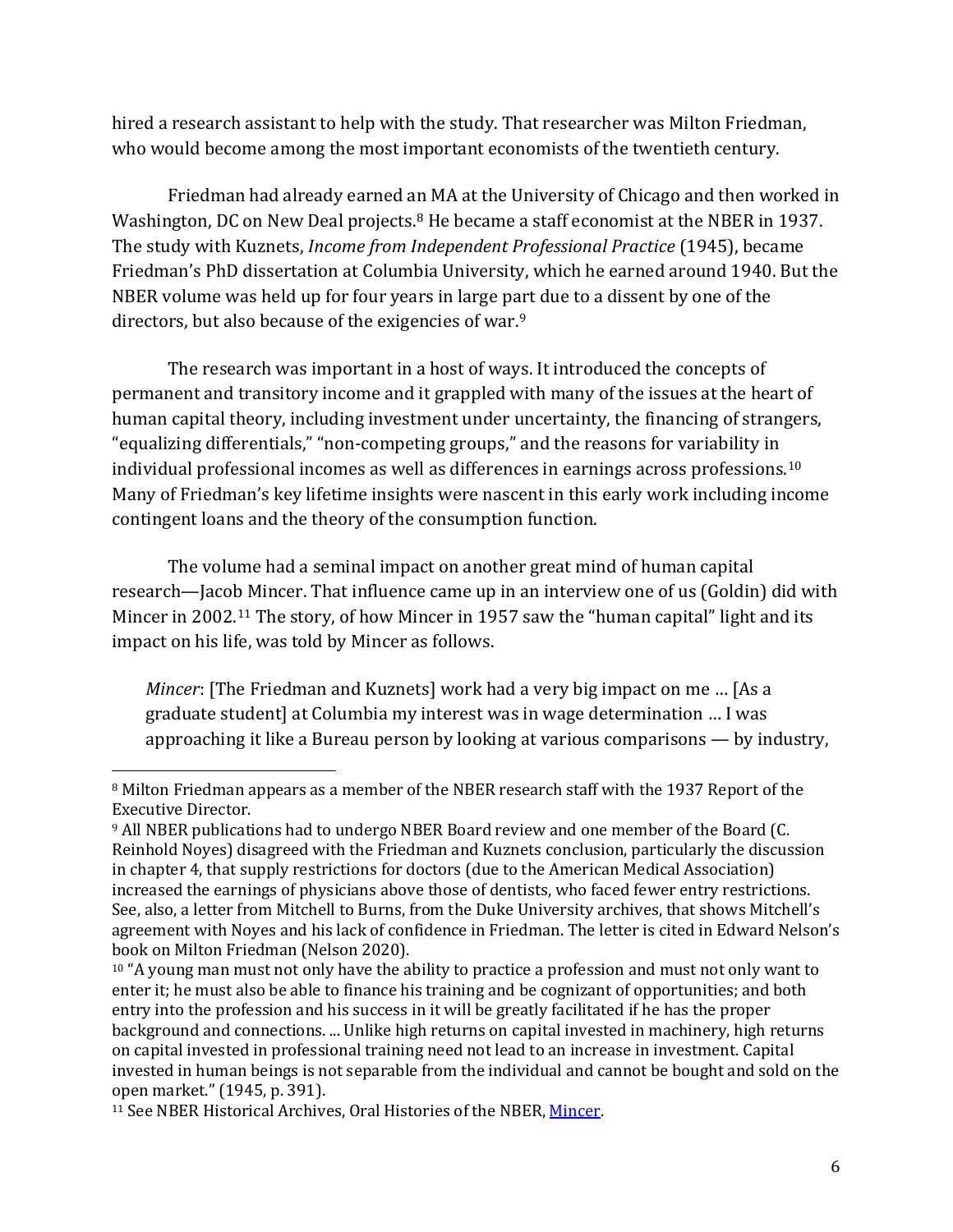occupation, age, sex, race. I had chapters along those lines. A fellow student of mine … suggested looking up [*Incomes from Independent Professional Practice*]. When I read this book it took me back to Adam Smith and then I realized that all the comparisons I was making had as a basic principle education and age. If you pushed the comparisons, each one of them had underlying differences in human capital. *Goldin*: Would you have used that term, "human capital" at that point? *Mincer*: Yes, I used it immediately … This was like a revelation. That same afternoon … I had this principle established, written out and shown with empirical data. My sponsor, [Harold] Barger, immediately said "this is great" and sent a copy to Ted Schultz. I didn't know there was a whole industry brewing in Chicago involving economic growth and human capital … It took me [just] a few days to turn around all the material I had into an organized analysis of wage differentials. I then got the offer from Ted Schultz to come to Chicago for a post-doctoral fellowship … [It was] 1957 … I immediately went to Chicago.

4. The Flowering of Human Capital at the New York City NBER

The NBER was enabled to explore education and human capital in large measure because of several grants from the Carnegie Corporation. A Carnegie grant was first mentioned in the 1958 NBER annual report as funding Becker's research on the returns to education. Becker later credited the grant and other NBER support with why he took a job at Columbia and the NBER rather than a higher-paying one at Chicago, after completing his PhD at Chicago. "For twelve years I divided my time between teaching at Columbia and doing research at the Bureau. My book on human capital was the outgrowth of my first research project for the Bureau."[12](#page-8-0)

A Carnegie grant also funded an event, sponsored by the Universities-NBER Committee for Economic Research and held in 1961, called "The Exploratory Conference on Capital Invested in Human Beings." The planning committee included, among others, George Shultz (chair), Theodore Schultz, Robert Solow, and Gary Becker.

The resulting volume, published as a special supplement in the *Journal of Political Economy*, foretold the outpouring of research on human capital that was to come. As Selma Mushkin, one of the participants, surmised: "A theory of human capital is in the process of formulation" (1962, p. 129).

Looking back, the conference contained the "who's who" of human capital. The volume opens with Schultz's overview of the subject and continues with a star-studded cast: Becker on human capital, Mincer on on-the-job training, Sjaastad on migration, Stigler

 $\overline{\phantom{a}}$ 

<span id="page-8-0"></span><sup>&</sup>lt;sup>12</sup> Quoted from Gary Becker's Nobel Prize Facts.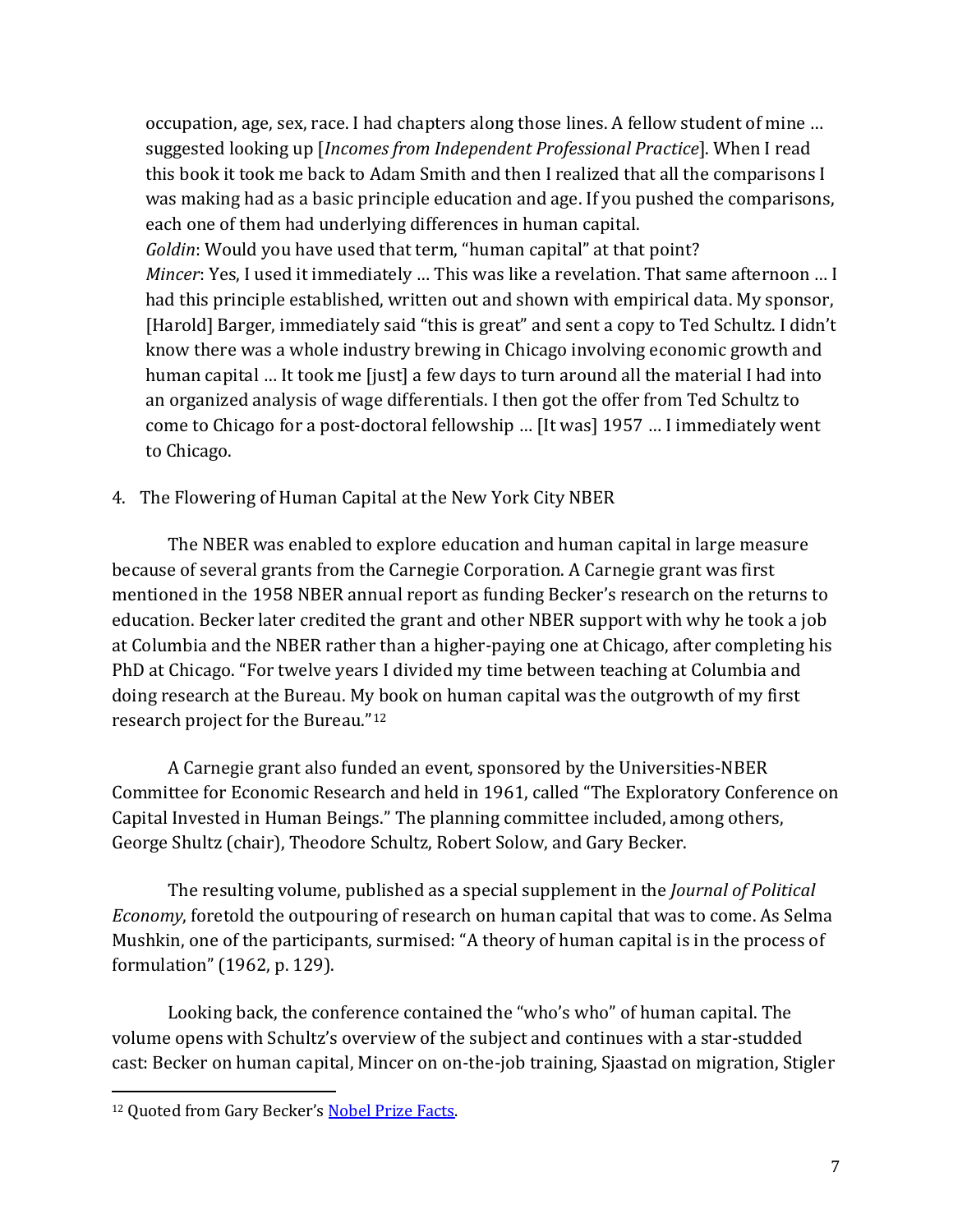on modern search theory, Weisbrod on education, Denison on economic growth and augmented labor, and Mushkin on health—the human capital Oscars and Emmys rolled together!

By 1970, research on human capital had become sufficiently important for John Meyer, who was by then the president of the NBER, to ask Schultz to head one of the Fiftieth Anniversary colloquia. Its purpose was to assess the human capital efforts of the NBER and to evaluate the future. The Human Resources Colloquium was held in 1971 and was published in Schultz (1972).

Another NBER conference on human capital was organized by Schultz (1974) and published as a special issue of the *Journal of Political Economy*. The volume was titled "Marriage, Family, Human Capital, and Fertility" and added a host of new subjects that were informed by human capital and featured a number of young researchers, including James Heckman, Arlene Liebowitz, and Sol Polachek.

Prior to the 1962 volume, just a handful of NBER pieces directly related to human capital subjects and notions. We just mentioned the Friedman and Kuznets volume. Research on fertility was begun by Easterlin (1962) in a short piece that presaged his important work on the baby-boom and his theory of fertility cycles. Easterlin (1968) is a major work tying together the business cycle side of the NBER with the emerging one relating to fertility, family, and human capital more generally.

Becker presented an early version of his work on fertility at a Universities-NBER conference, and published as an NBER volume (Becker 1960). According to Becker, his paper was savaged by all except Kuznets, who also gave a paper at the conference. [13](#page-9-0) Becker was grappling with an explanation for long-run changes in fertility. He had not yet worked out the model in his piece with H. Gregg Lewis (Becker and Lewis 1973) on the "qualityquantity" tradeoff and a comparison of the two papers shows how human capital theory altered Becker's thinking on the subject.

We would be remiss if we did not mention the work by NBER researchers on slavery. The now-famous paper by Alfred Conrad and John Meyer, published in the *Journal of Political Economy* in 1958, was originally presented at a Universities-National Bureau Committee on Economic Research conference. [14](#page-9-1) Although Conrad and Meyer did not use

 $\overline{\phantom{a}}$ 

<span id="page-9-0"></span><sup>&</sup>lt;sup>13</sup> See NBER Historical Archives, Oral Histories of the NBER, [Becker.](https://data.nber.org/nberhistory/oralhistories2.html) Becker did not ingratiate himself with the demographers and sociologists by beginning his paper remarking on "the inability of demographers to predict western birth rates accurately in the postwar period ..." <sup>14</sup> The event was held in 1957 at Williams College. The resulting volume (known as "volume 24")

<span id="page-9-1"></span>contains classics in economic history, but not the piece by Conrad and Meyer, possibly because they preferred publication in the *Journal of Political Econo*my. Another paper on slavery, by Robert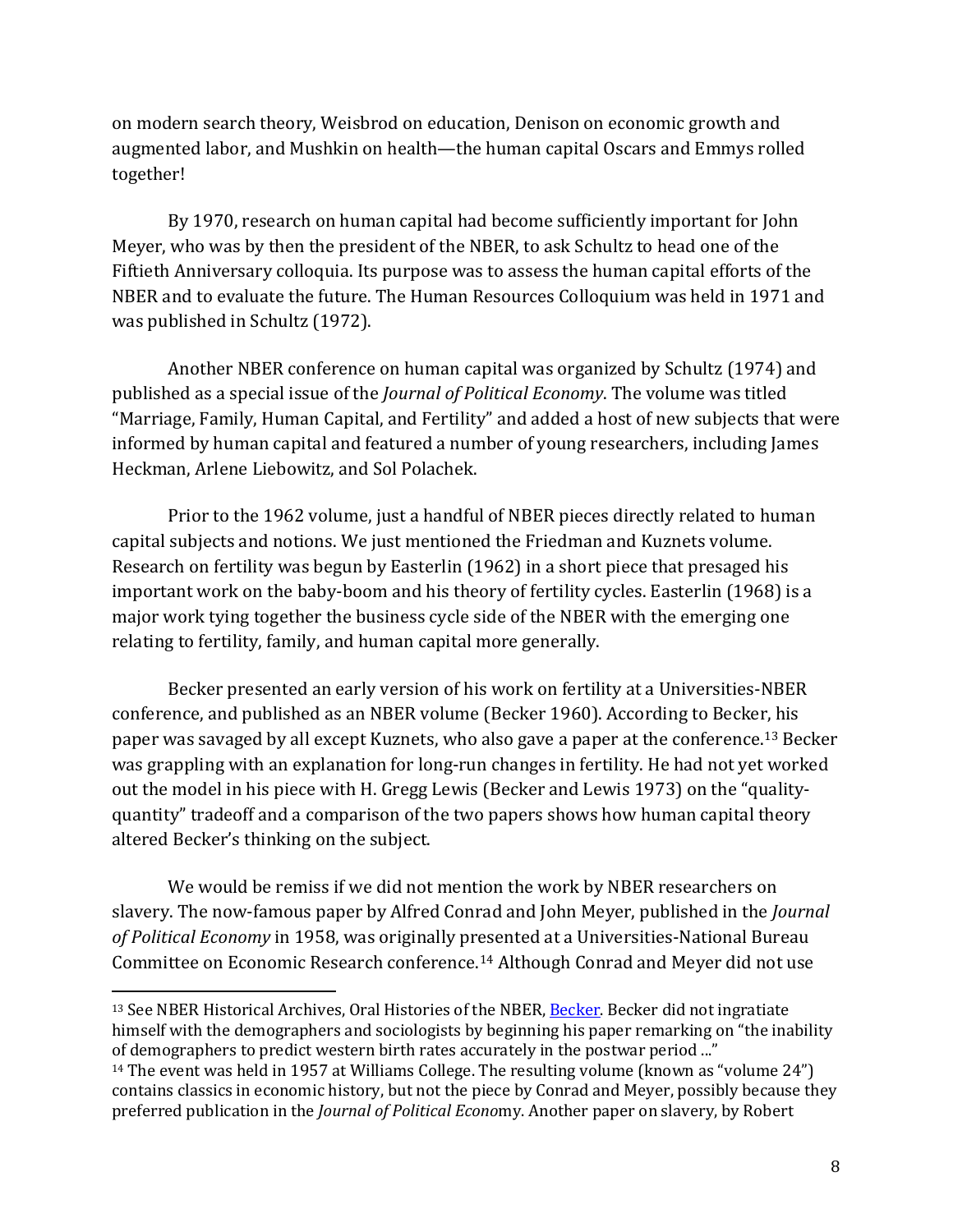the phrase "human capital," they did use the term "slave capital."

After the early 1960s, NBER work in various fields began to blossom under the direction and guidance of senior NBER staff members Becker, Fuchs, Juster, and Mincer. In 1967 a program on health under the direction of Victor Fuchs was announced with research contributions by Michael Grossman.

By 1970—the NBERs fiftieth anniversary—the list of human capital researchers who spent extensive or limited periods at the NBER expanded to include V.K. Chetty, Barry Chiswick, Carmel Chiswick, Isaac Erlich, Albert Fishlow, Gil Ghez, Reuben Gronau, Sherwin Rosen, Jim Smith, Lewis Solmon, and Robert Willis. Some were short-term research fellows in residence from other institutions; others were graduate students at Columbia. Still other Columbia and Baruch graduate students and faculty, whom we shall not separately enumerate, spent part of their days at the NBER, just as graduate students and faculty do today.

The work of Gil Ghez and Gary Becker on the *Theory of the Allocation of Time* that led to a co-authored volume of that title deserves special mention. That work was foundational and became the bedrock for much of human capital theory and Becker's work on the family.[15](#page-10-0)

5. Bringing the NBER into the Modern

a. Book publications and "human capital"

We previously noted the apparent paucity of research at the NBER on human capital until the early 1960s. But that may be misleading since the use of a catchword or phrase may indicate that a basic element had been discovered, not that the subject was entirely unknown. Biologists, for example, knew that various traits were inherited, but the use of the term "genetics" gained traction only after a key set of discoveries. Tracking the term "genetics" would miss various turning points in the intellectual journey of the discipline. Tracking "human capital" might do the same.

Therefore, in tracking NBER research from its inception in 1920, we have searched for topics that are associated with human capital research. These include education, labor, health, migration, women, children, demography, fertility, marriage, the family, and economic inequality.

 $\overline{a}$ 

Evans, was published in *Aspects of Labor Economics* (Universities-National Bureau Committee for

<span id="page-10-0"></span><sup>&</sup>lt;sup>15</sup> Ghez and Becker (1975). Also see Heckman (2014).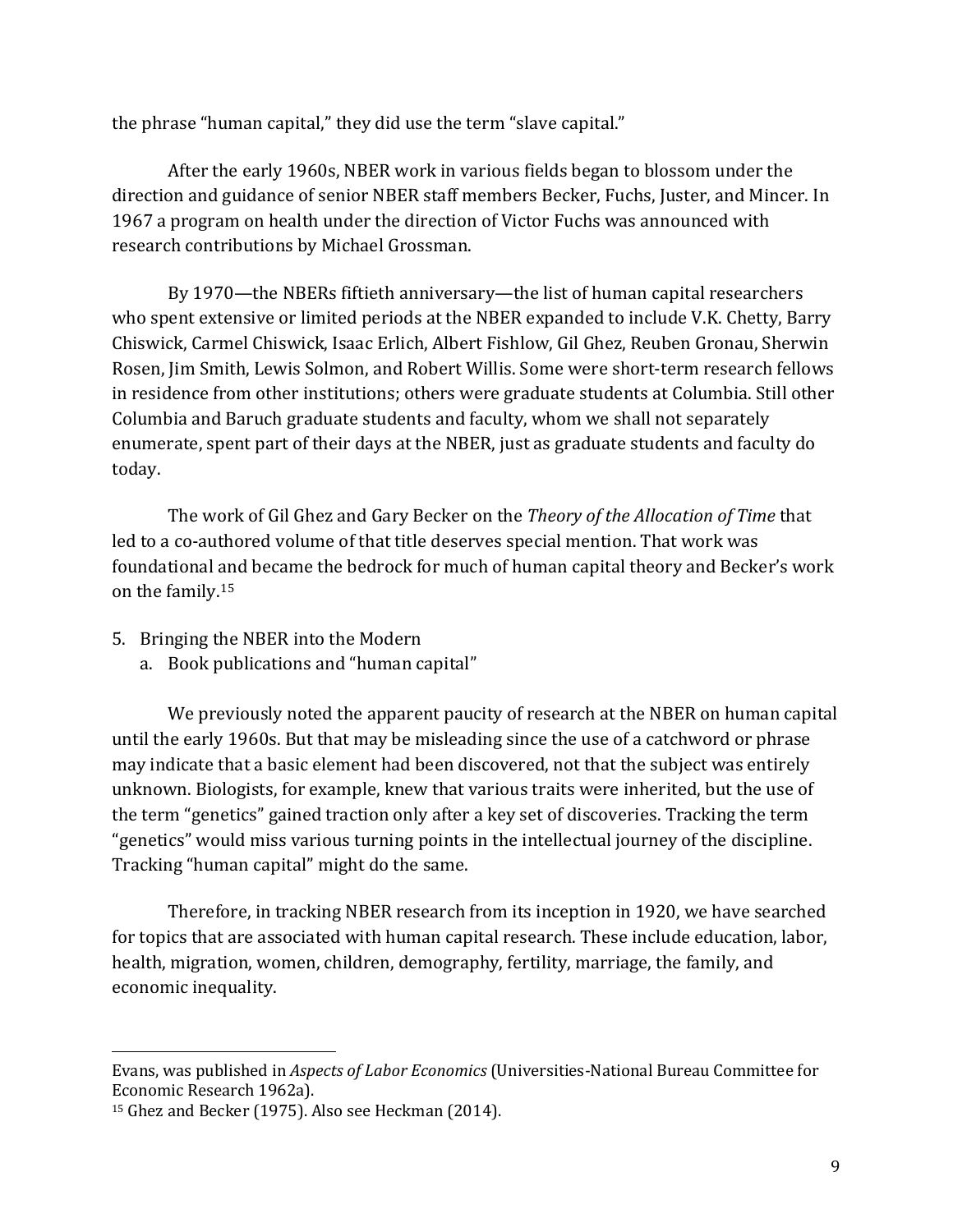NBER research, today, is disseminated through working papers, seminars, conference volumes, and other books. In the past, NBER research was circulated mainly in volume form. The "occasional research paper" series was begun in December 1940 and was continued by "Explorations in Economic Research" in 1974, during John Meyer's tenure as NBER president. [16](#page-11-0) Shorter pieces in collected volumes have existed from the 1920s with different sponsors and interests, including the Conference on Research in Income and Wealth and the Universities-National Bureau Committee for Economic Research.

The most convenient way to track the content of NBER volumes since 1920 is to use existing coding systems, of which the most extensive is the Library of Congress (LoC) numbering scheme. We have looked up the codes for all 1,269 NBER published volumes (not working papers) from 1920 to 2019 listed on the NBER website.[17](#page-11-1) Subtracting duplicates, internal documents, and other items that do not have LoC codes, results in 819 volumes. (These codes are not yet listed with NBER books, but will soon be.) We also used our knowledge of the volume content (see Appendix). The results are in Figure 2, part A.

In Figure 2, part B we use an EconLit search to code the fraction of NBER volumes that reference "human capital" in the abstract, title, or JEL code. That series begins in 1991 when EconLit put JEL codes on papers and books.<sup>[18](#page-11-2)</sup>

Therefore, we have two complementary measures of the use of the phrase "human capital" in NBER publications. The first gives the human capital content of NBER volumes from 1920 to 2020. The second counts books that reference human capital as a phrase in the abstract, title, or JEL code and only for the years after 1990. The first series is broad and covers a long period; the second is more directly focused on "human capital," but covers just the last three decades. Because of the small number of observations for NBER volumes, we use ten year bins for both series.

The two series tell a similar story of the importance of human capital in NBER volumes. Its prominence increased by a lot, even when it did not for all other economics publications.

Today, as seen in Figure 2, part A, about 37% of all NBER volumes are concerned with material related to the human capital construct. The fraction was around 10% from the 1930s to the 1970s. A clear exception to the trend is the 1920s when about 27% were

l

<span id="page-11-0"></span><sup>16</sup> The original "occasional paper" series appears to have ended with #119 in 1972.

<span id="page-11-1"></span><sup>&</sup>lt;sup>17</sup> The entire occasional working paper series has one LoC code and is numbered from 1 to 119.

<span id="page-11-2"></span><sup>&</sup>lt;sup>18</sup> EconLit appears to have no NBER books listed with a publication date prior to 1986. JEL codes appear on almost all NBER books and articles with 1991. There is a smattering of the new codes and the older ones from 1986 to 1990.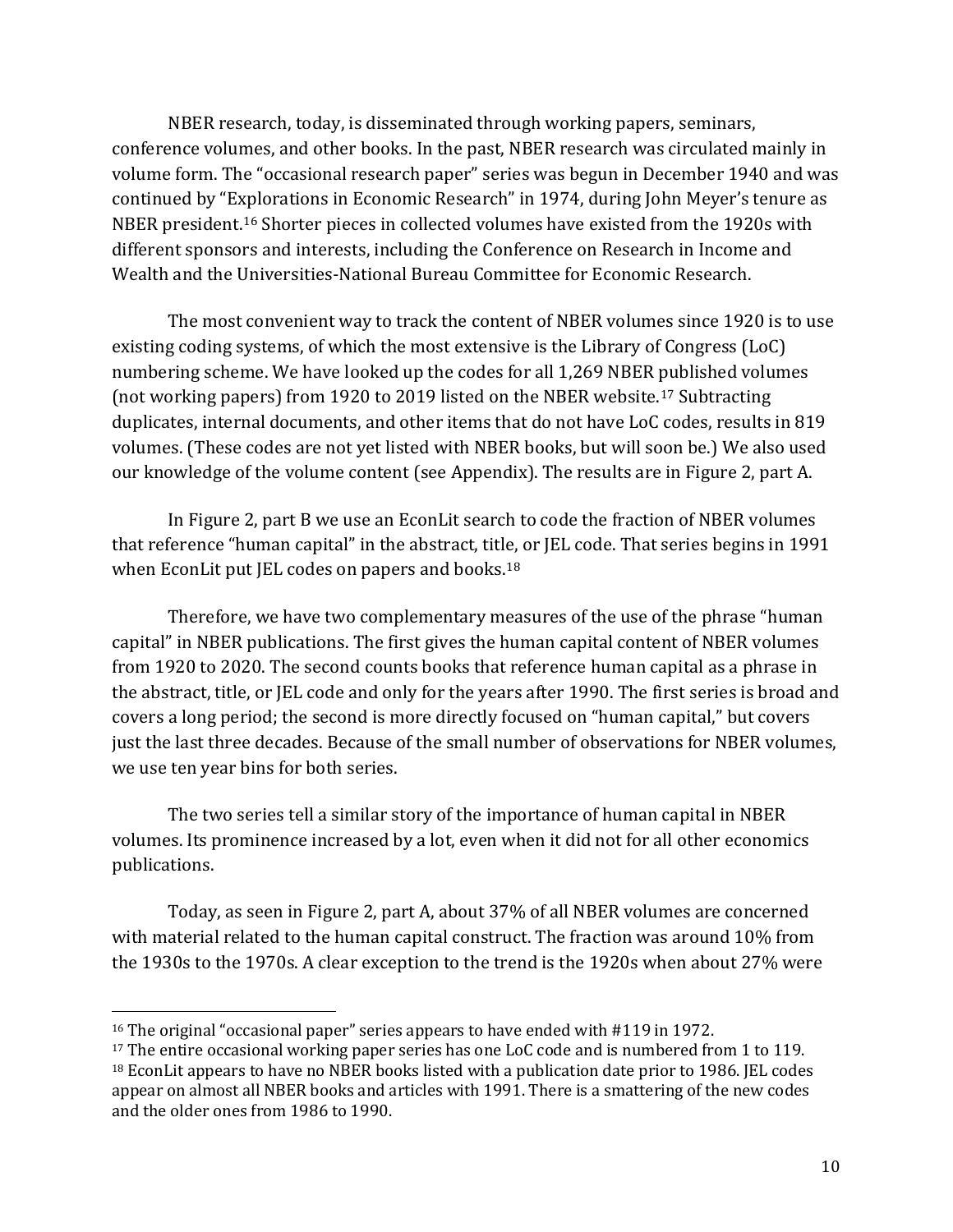in the group. But there were only 16 books in that decade and most with human capital content concerned immigration, a hot topic during the 1920s period of immigration restriction. Another break is with the 1940s when many volumes concerned subjects related to WWII. The main takeaway is that human capital topics were not high on NBER researchers' lists until the 1970s but then became so, especially after the 1990s.

The EconLit coding, which can be done only since 1990, shows a large increase in the fraction of NBER books that directly use the term human capital in the title, abstract, or JEL code. Just under 5% of NBER volumes referenced human capital in the early 1990s, but almost 25% have in the 2010s (see Figure 2, part B). [19](#page-12-0) 

Economics books, in general, do not show a similar increase (the lighter bars Figure 2, part B give the results for all economics books). At the start of the 1990s, all economics volumes referenced human capital to about the same degree as those put out by the NBER. But by the 2010s, NBER books referenced human capital about four times the level of all economics books.

b. Articles, working papers, and "human capital"

l

NBER publications shifted decisively in favor of working papers after the 1970s. The official NBER working paper series was begun in June 1973 with Finis Welch's piece on "Education, Information, and Efficiency." Around 1977, with the transition from John Meyer to Martin Feldstein, new program names began to be attached to the working papers. But JEL codes were not requested of submissions until around 1996. However, the staff at EconLit attached JEL codes to NBER working papers issued after 1990 that did not already have them.

We have used the JEL codes and the EconLit search engine to categorize both NBER working papers and all published papers in EconLit. The results for the search term "human capital" are given in Figure 3. Because there are so many more working papers than books, we can use five-year bins.

The fraction of all NBER working papers that use the term human capital in the title, abstract, or JEL code increased from around 3% to 10% across the past three decades. Similar to the comparison of NBER volumes to all economics volumes, the human capital phrase does not increase much for all published papers, rising from around 4% to just 6%.

<span id="page-12-0"></span><sup>&</sup>lt;sup>19</sup> The fraction of all books that mention human capital, among those that mention economics, increased continuously from the 1960s (see Figure 1, which uses a Google Ngram), but greatly quickened in the 1990s. The levels are higher than in Figure 3. One reason is that the Google Ngram searches the entire book whereas EconLit uses only the abstract, title, and JEL code.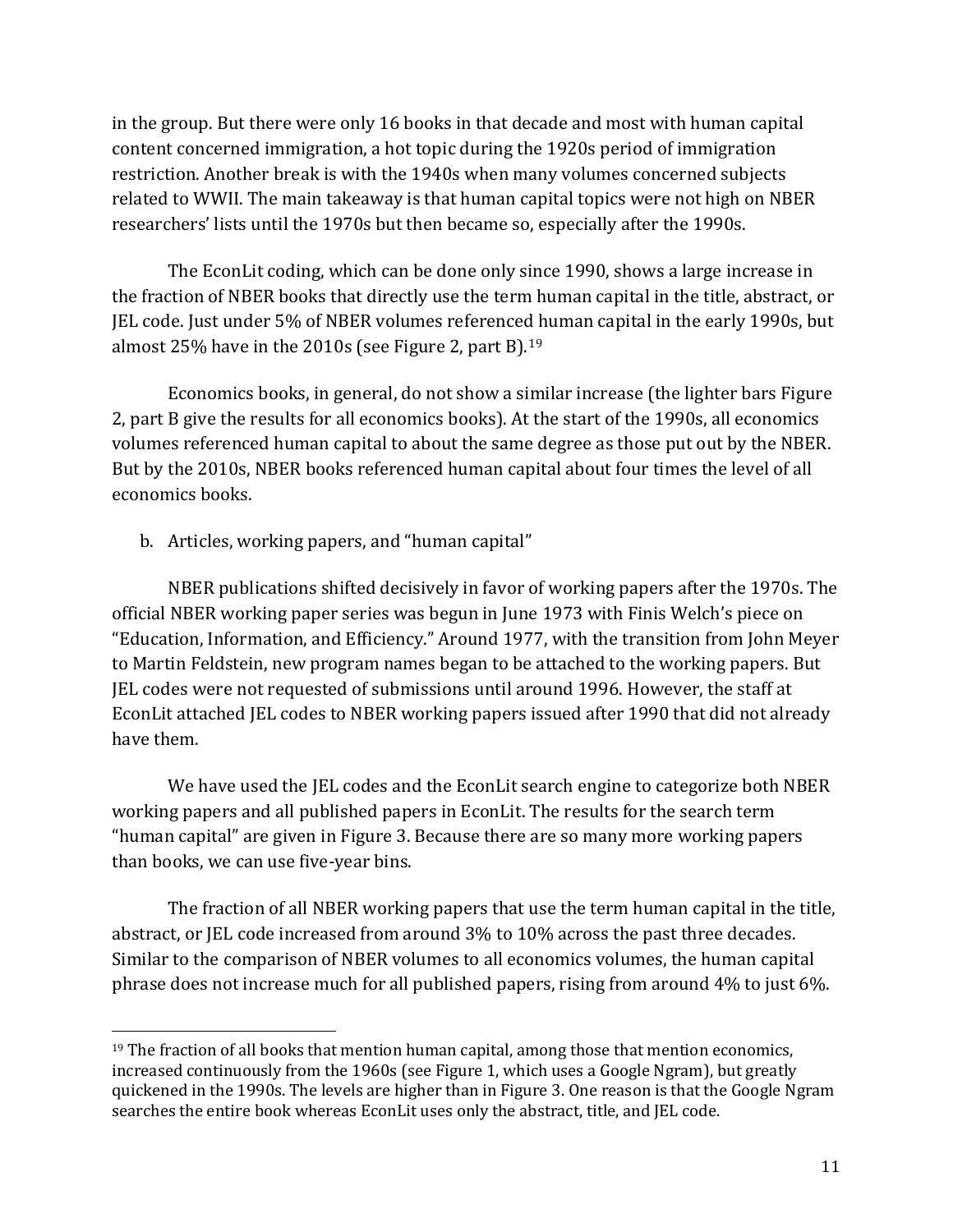Working papers in the NBER series should have a higher fraction with the term human capital than all economics papers since NBER working papers generally do not include theory pieces.

The three-fold increase, in the past 30 years, in the fraction of NBER working papers that use the term human capital, when that for all economics articles hardly budged, and the fact that almost 25% of NBER books mention the phrase human capital when just 5% of all published books do, demand explanations.

### 6. The Human Capital Takeoff at the Cambridge MA NBER

What accounts for the takeoff in NBER human capital publications relative to all in economics? Is it due to a change in the composition of NBER researchers or have NBER researchers across fields turned their attention more to human capital? We believe it is the latter, but we do not yet have a full answer.

In 1977, the NBER relaunch in Cambridge, MA under Martin Feldstein led to a reorganization with a focus on research programs, each with an ability to appoint NBER affiliates. The initial programs were in seven areas: Development of the American Economy; Economic Fluctuations and Growth; Health Economics; Labor Studies; Productivity; Monetary Economics; and Tax Policy (later renamed Public Economics). The rapidly growing network of NBER affiliates, NBER program meetings, conferences, working groups, and the NBER Summer Institute all served during the last 40 years to create stronger connections among empirically-oriented scholars in economics and helped spread and foster advances in human capital research.

The NBER, today at 100 years old, now has 20 formal research programs, fostered first by Martin Feldstein and then by James Poterba. Programs on Aging, Children, Development Economics, the Economics of Education, and Health Care helped catalyze research on core human capital issues. But these new program areas were also a way to attract federal research funding. NBER working groups in Behavioral Economics, Cohort Studies, Economics of Crime, Personnel Economics, and Urban Economics incorporated a broader range of scholars and human capital topics into the NBER network.

Increased federal research funding for economists through the National Institutes of Health (including the National Institute of Aging and National Institute of Child Health and Development) and the Institute for Education Sciences helped galvanize economic research on human capital that spanned the life cycle. Research flourished on the role of the in utero environment, early childhood education, health investments, K-12 and higher education, adult learning, retirement, aging, and life expectancy—human capital from womb to tomb.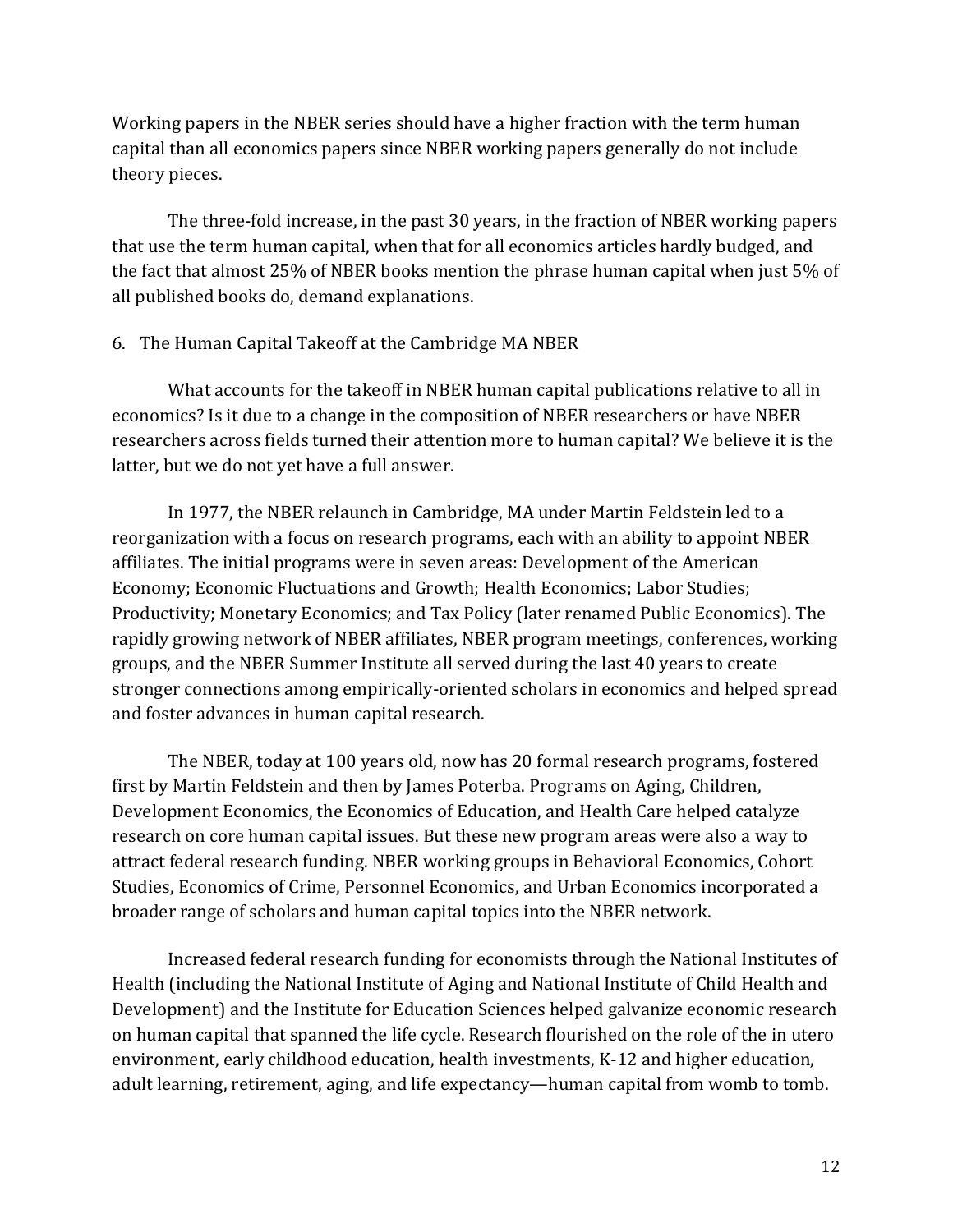NBER researchers, such as David Wise of the Aging program and Caroline Hoxby of the Economics of Education program, have played key leadership roles in facilitating research expansions into new human capital areas.

### 7. Discussion and Conclusion

The human capital revolution incubated at the NBER in mid-twentieth century by scholars such as Milton Friedman, Gary Becker, and Jacob Mincer has greatly influenced and enriched economic research and policy analysis in the late twentieth and early twentyfirst centuries. NBER-affiliated researchers have shown that shifts in the demand for skills stemming from technological change, combined with changes in access to educational opportunities, have been central to alterations in the wage structure, earnings inequality and cross-country differences in inequality (Autor 2014; Freeman and Katz 1995; Goldin and Katz 2008; Katz and Murphy 1992).

Research has flourished on the importance of early childhood education and environments for long-run economic outcomes and broadened the human capital perspective to examine the development and returns to social and emotional skills (Cunha and Heckman 2007; Currie 2011; Deming 2017; Heckman 2008; Heckman, Pinto, and Savelyev 2013).

Access to large administrative, linked longitudinal data sets from Census and the Internal Revenue Service has enabled researchers to build on the conceptual insights of Becker and Tomes (1979). The result has been a better understanding of the determinants of, and geographical and racial variation in, intergenerational mobility (Chetty et al. 2014; Chetty et al. 2020). These huge administrative datasets have also furthered the human capital revolution by permitting more compelling empirical analyses of the long-run causal impacts of educational interventions and childhood neighborhood environments (Chetty et al. 2011; Chetty, and Hendren 2018; Chetty, Hendren, and Katz 2016).

The fruits of the human capital revolution are clear in the range of papers presented at the NBER's Summer Institute. One entire week of the Summer Institute in recent years has been devoted to research on labor markets, children, education, development economics, economics of crime, health economics, health care, and aging.

Mainstream public economics research now engages with the implications of human capital investments for optimal tax policy (Stantcheva 2017) and for the welfare analysis of tax and expenditure policies. At the 2019 Summer Institute, a paper by Hendren and Sprung-Keyser (2020) demonstrated that government programs that expand investments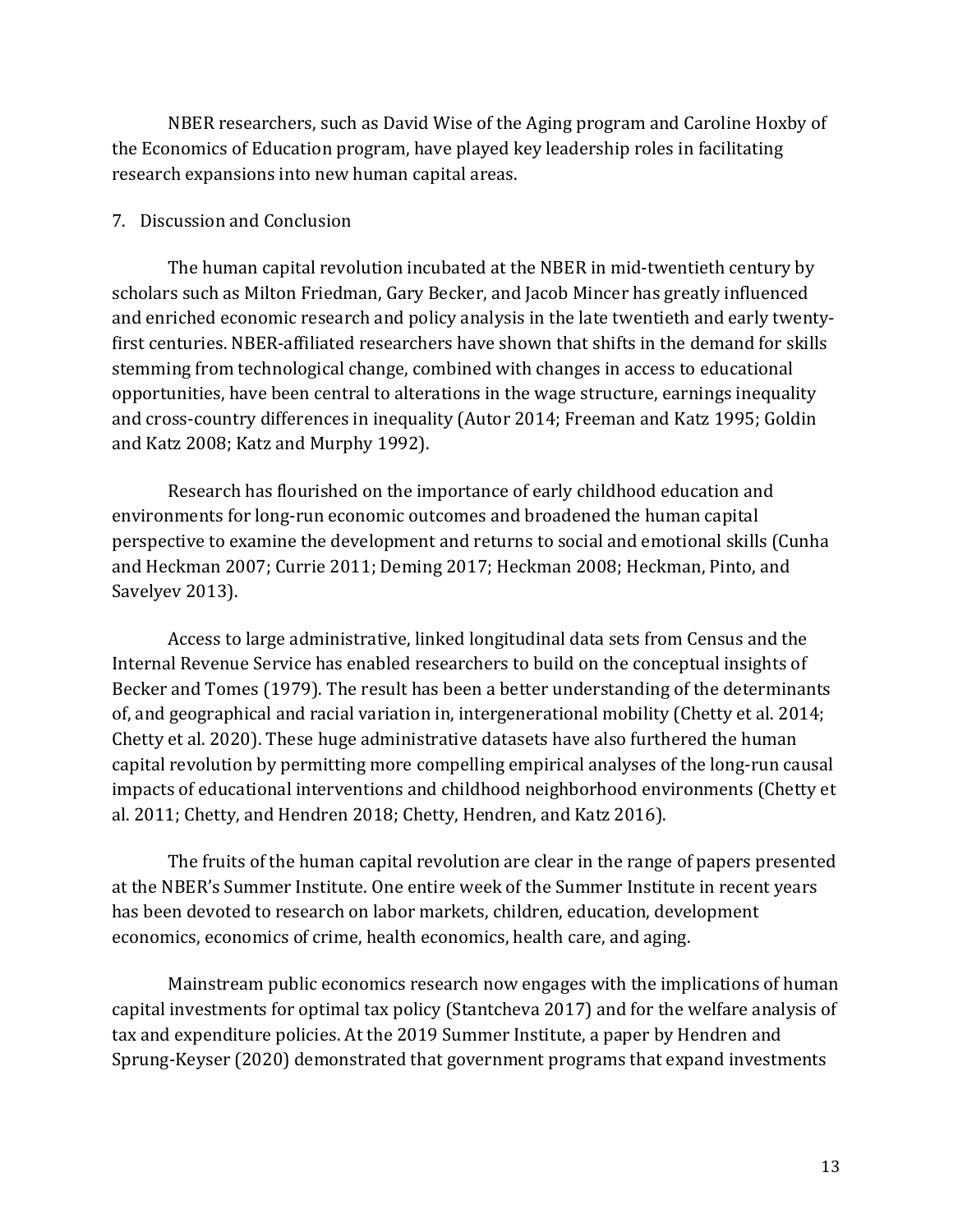in children from low-income families provide the highest measured social return to public funds.

Macroeconomic research at the NBER has also been infused with human capital ideas. These include improvements in the measurement of the contribution of human capital investments to cross-country income differences (Jones 2016) and the central role of search models, building on Stigler (1962), for understanding unemployment and labor market fluctuations.

We have demonstrated the greatly increased importance of "human capital" research across all economics publications and its even greater increase for volumes and papers issued by the NBER. We have also indicated the ways that human capital research at the NBER was influenced by the dedication of NBER researchers to empirical research and also how research on human capital brought the NBER into the modern age of economics.

At the end of NBER's first century, we can confidently say that *we are all human capitalists now*.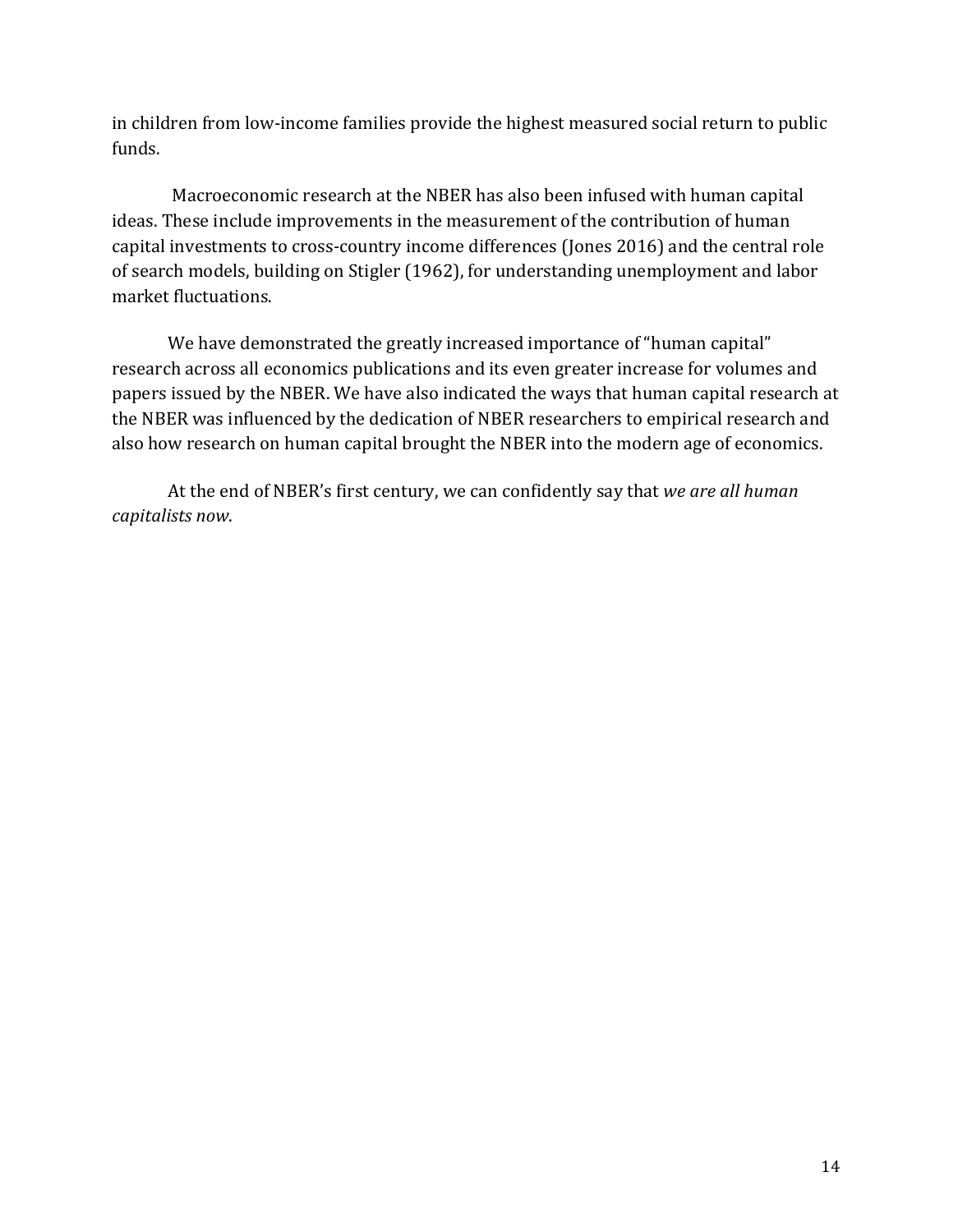## Figure 1: Human Capital Google Ngram of All US Books: 1950 to 2009



Percentage of All Books Mentioning Economics that also Mention Human Capital

*Source*: Google Ngram Viewer using "American English (2009)."

*Notes*: The graph gives the ratio of all books that mention "human capital" to those that mention "economics" or "human capital." The reason for including both economics and human capital in the denominator is to make certain that there are no aberrant listings of human capital that are not in a book on economics. There are almost none in that group. A smoothing of three is used, meaning that three years on each side of the number are used to smooth, except for the endpoints.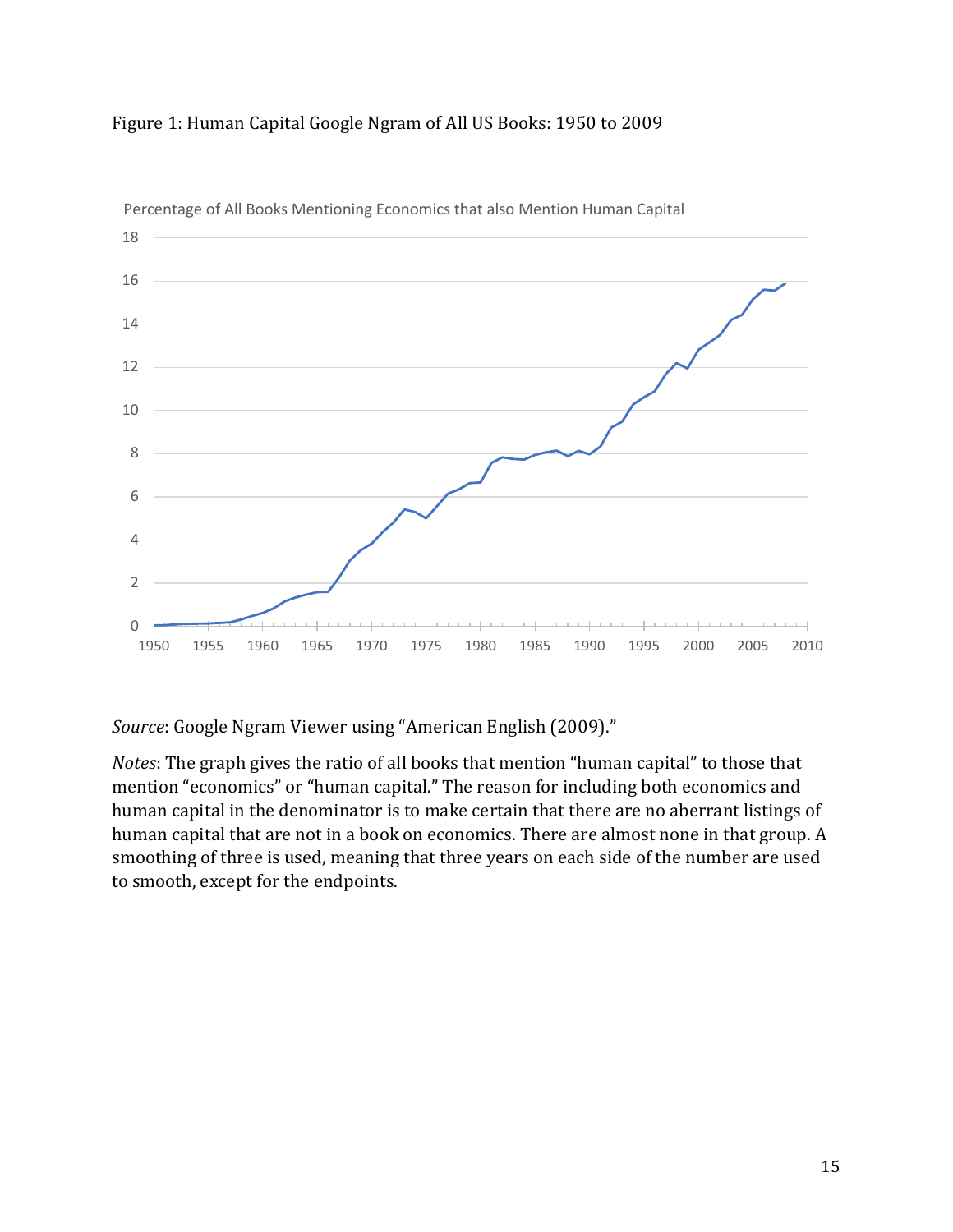# Figure 2: NBER Volumes and "Human Capital": 1920 to 2019



### Part A: Fraction NBER volumes concerning "human capital" subjects

# Part B: Fraction NBER volumes and all economic volumes referencing "human capital"



*Sources and Notes*: NBER website and Library of Congress search routine; EconLit search engine. See Appendix: Coding Volumes, NBER Working Papers, and Published Articles.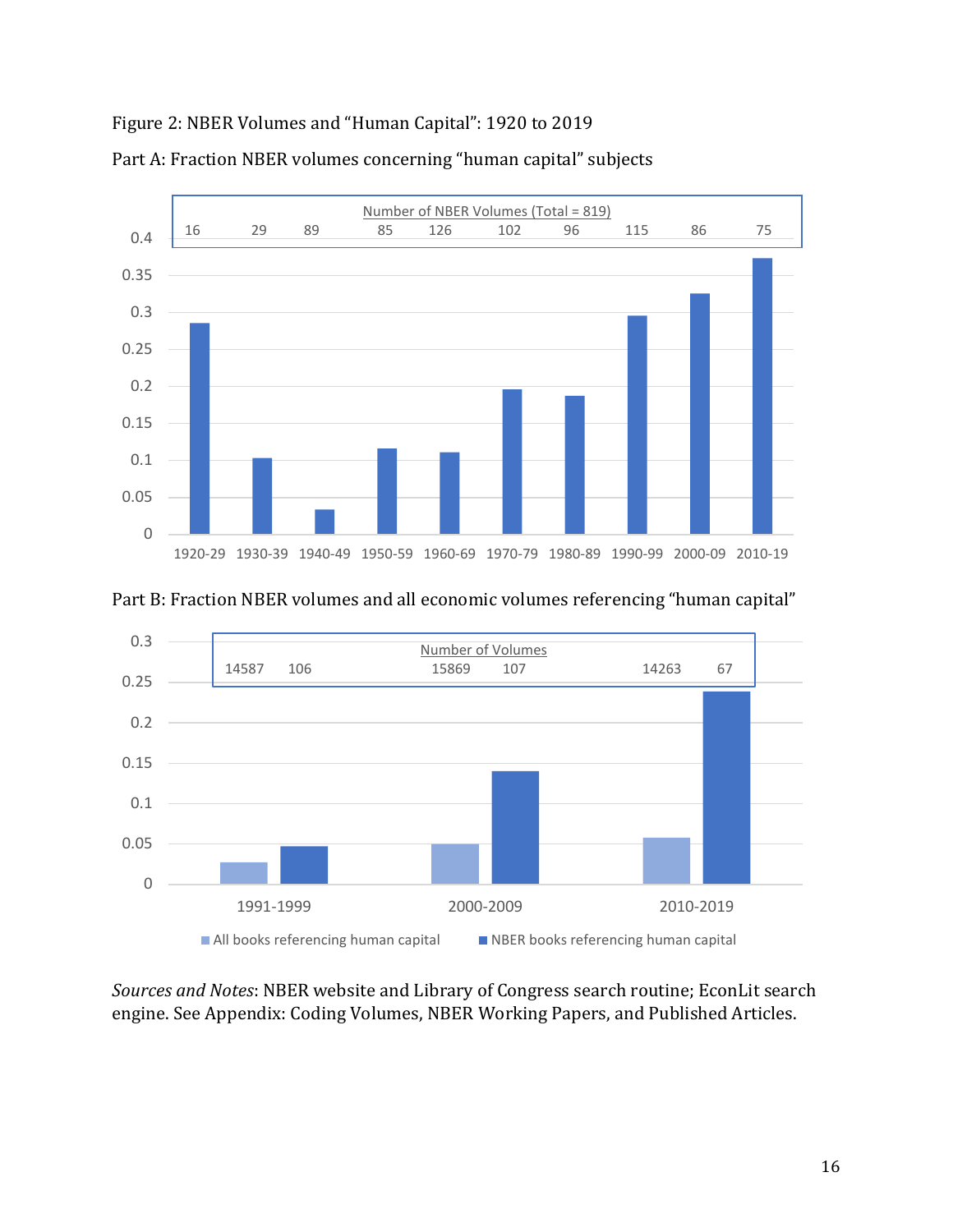

Figure 3: Fraction NBER Working Papers and All Published Articles Concerned with "Human Capital": 1991 to 2019

*Source*: EconLit search engine. See Appendix: Coding Volumes, NBER Working Papers, and Published Articles

*Notes*: Graph gives the results for ("Human Capital" + "NBER Working Paper") divided by "NBER Working Paper" as words/phrases used in the title or abstract of the working paper or in the JEL category assigned by the researcher or by EconLit (after 1990 when the NBER did not request a JEL code). The results for ("Human Capital" + "the") divided by "the" is computed in the same manner but for published articles (not working papers). The number of NBER working papers catalogued was 1,645 for 1991-94 and increased to 5,602 in 2015- 19. The number of economics articles was 41,864 for 1991-94 and increased to 235,487 in 2015-19. Errors bars have not been added, but t-statistics are all large.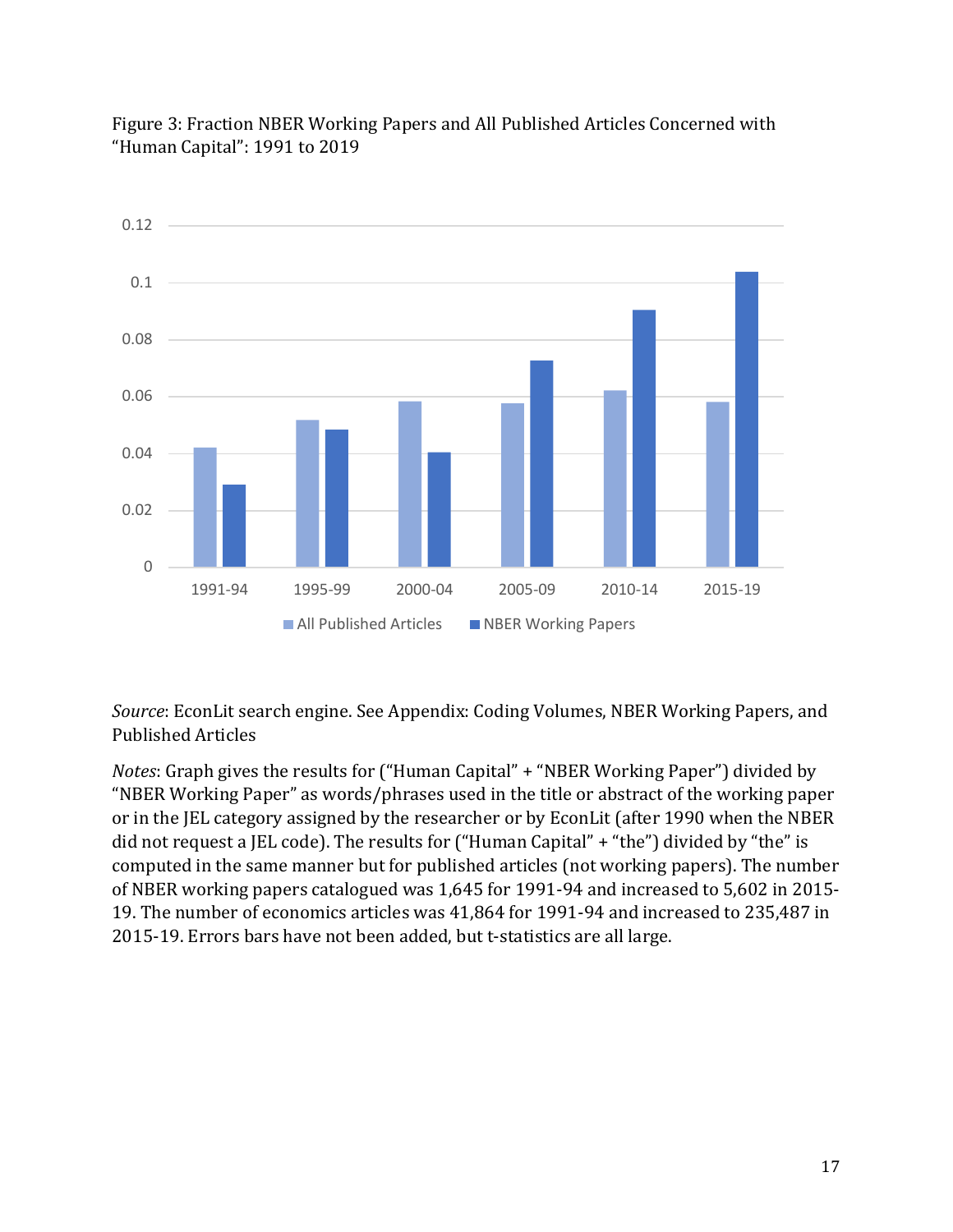Appendix: Coding Volumes, NBER Working Papers, and Published Articles

A. NBER Volumes

To categorize NBER volumes beginning with the first in 1920, we have collected all the Library of Congress (LoC) catalogue numbers for NBER volumes that are coded. (NBER volumes are currently being categorized, by NBER staff, using JEL codes but only a small fraction have been done.) JEL codes for NBER Working Papers were requested only beginning around 1996, but were assigned to papers after 1990 by EconLit staff. Note that NBER occasional papers are generally not coded under the LoC system, although they appear to share a general code that is given the occasional paper number.

The number of books that we have coded is around 820 but there are 1,270 books and occasional papers listed on the NBER site. Note that NBER internal documents (e.g., annual reports) and short papers do not have LoC numbers. There are also many repeated entries in the NBER system.

The LoC coding scheme is a reasonable, but imperfect, device to code economics books. We have used the following LoC codes to indicate relevance to the concept of "human capital." The topics/words included are: labor, labor force, employment, compensation, health and disability, demography, income inequality, marriage, the family, women, children, human physical growth, scientific personnel, time use, pensions (but not savings and Social Security separately), and unions.

| <b>LoC</b> Number | <b>Content for "Human Capital" Designation</b>                                |
|-------------------|-------------------------------------------------------------------------------|
| E1                | History of the Americas, relevant portions                                    |
| H <sub>11</sub>   | Social Sciences, only if Labor Force, Employment, Servants, Compensation      |
| HA                | Health and disability, not Social Security; Health care, but not health costs |
| HB848-3697        | Demography                                                                    |
| HC106             | Most listings, but not exclusively national income                            |
| HC110             | Income inequality                                                             |
| HD4801-8943       | Labor; not housing and not business cycles                                    |
| HQ                | Marriage and the family                                                       |
| HV                | Items regarding women and children                                            |
| <b>GN</b>         | Anthropology (human physical growth)                                          |
| JV6001-9480       | Migration                                                                     |
| L                 | Education                                                                     |
| Q <sub>1</sub>    | Scientific personnel                                                          |
| RA                | Medicine and the state                                                        |
| TX                | Home economics                                                                |

The LoC codes used are as follows: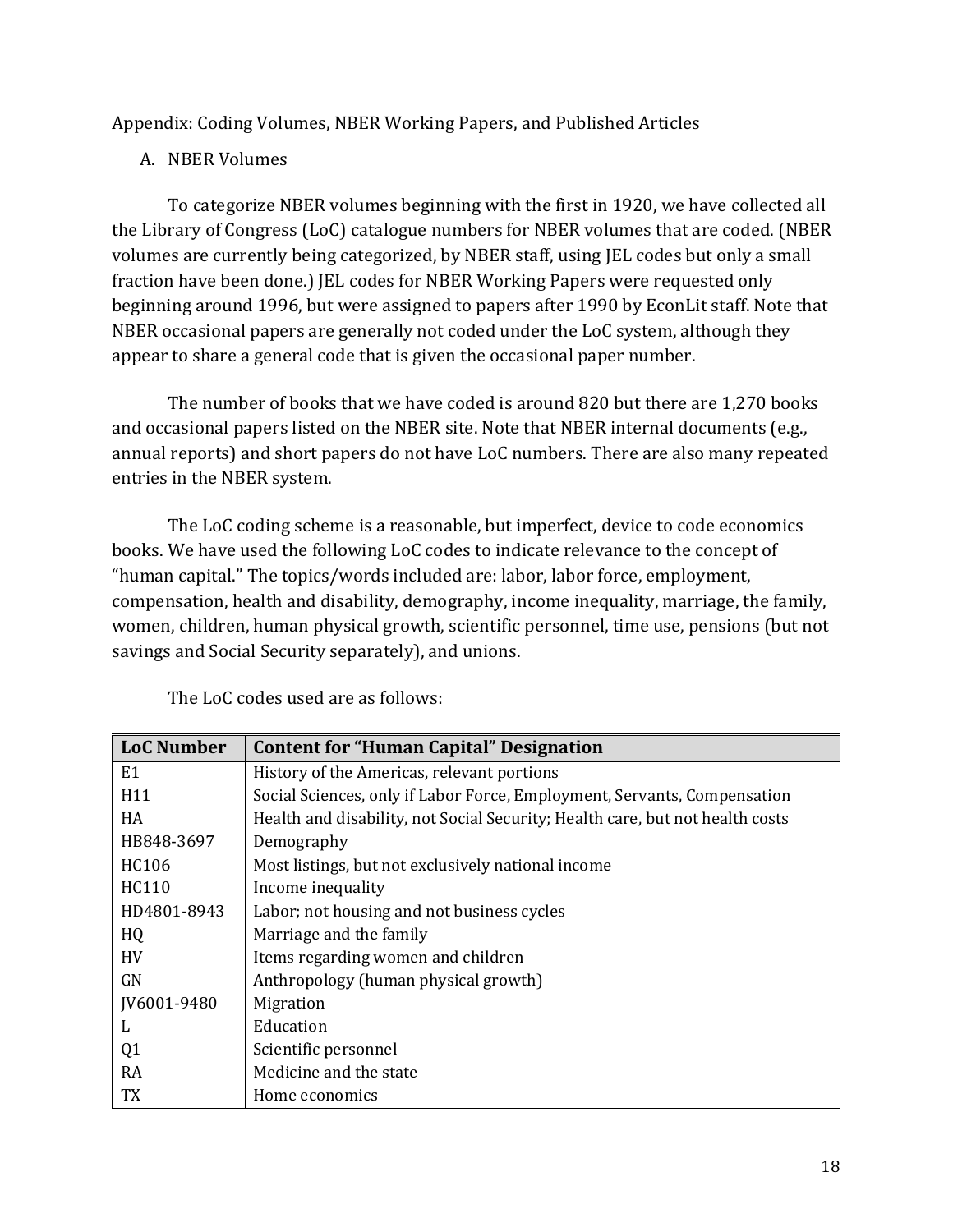All other codes are treated as not having "Human Capital" content.

B. NBER Working Papers

We have used the EconLit search engine to find mention of the phrase "human capital" and "NBER Working Paper" in all working papers. We deflate by all working papers that mention the "NBER Working Paper." EconLit uses only a limited number of fields (articles are not available to the coders). These fields include the title, authors, the abstract of the article, and the JEL codes for the article.

Counts of the term "human capital" may be understated if the phrase was not in the title or abstract or JEL code. Note that just two JEL codes (E24; J24) list the phrase "human capital" and any paper listing either of these codes will be included in the human capital group. A count of papers that list the phrase "human capital" in the title or abstract or that list at least one of the relevant JEL codes, will likely understate all papers that concern "human capital." Another consideration is that, with few exceptions, EconLit provides JEL codes for NBER working papers (and possibly for all published articles) only after 1990. The listings for "human capital" before 1991 will greatly understate the total since a large fraction with JEL codes E24 and J24 do not include the phrase in the abstract or title of the paper.

## C. All Published Articles

The fraction of all published articles referencing "human capital" is computed from EconLit by counting all articles with "the" in the abstract, title, or JEL code (the presumption is that the number will be all articles). The numerator is the number that use the phrase "human capital" in the abstract, title, or JEL code and "the," to make certain that no articles omitted in the denominator are in the numerator.

## D. NBER and other published volumes after 1990

The fraction of all volumes referencing "human capital" is computed from EconLit by counting all volumes with "the" in the abstract, title, or JEL code. The numerator is the number that use the phrase "human capital" in the abstract, title, or JEL code and "the," to make certain that no volumes omitted in the denominator are in the numerator. The limitation on the JEL codes for the volumes is the same as for the articles.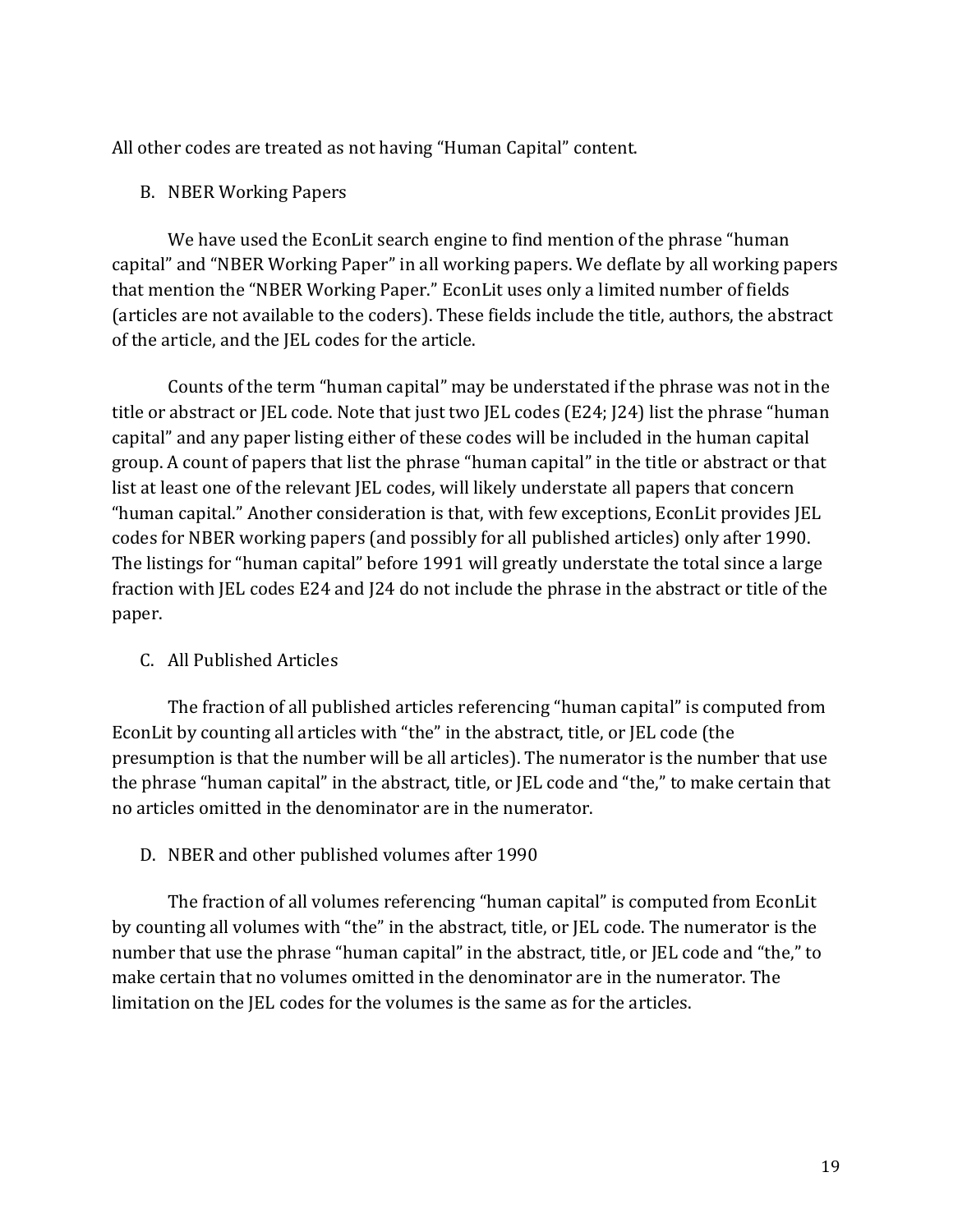#### References

- Abramovitz, Moses. 1956. "Resource and Output Trends in the U.S. since 1870," *American Economic Review* 46(2): 5-23.
- Autor, David H. 2014. "Skills, Education and the Rise of Earnings Inequality among the 'Other 99 Percent'," *Science* 344 (6186): 843-51.
- Becker, Gary S. 1960. "An Economic Analysis of Fertility." In George Roberts, ed., *Demographic and Economic Change in Developed Countries*. NBER. New York: Columbia University Press.
- Becker, Gary S. 1962. "Investment in Human Capital: A Theoretical Analysis," *Journal of Political Economy* 70(5) part 2: 9-49.
- Becker, Gary S. 1964. *Human Capital: A Theoretical and Empirical Analysis, with Special Reference to Education*. National Bureau of Economic Research. New York: Columbia University Press.
- Becker, Gary S. 1976. *The Economic Approach to Human Behavior.* Chicago: University of Chicago Press.
- Becker, Gary. 1993. *Human Capital: A Theoretical and Empirical Analysis, with Special Reference to Education*." Third Edition. NBER. Chicago: University of Chicago Press.
- Becker, Gary S., and H. Gregg Lewis. 1973. "On the Interaction between the Quantity and Quality of Children," *Journal of Political Economy* 81(2) part 2: S279-S288.
- Becker, Gary S., and Nigel Tomes. 1979. "An Equilibrium Theory of the Distribution of Income and Intergenerational Mobility," *Journal of Political Economy* 87(6): 1153-89.
- Blank, David M., and George J. Stigler. 1957. *The Demand and Supply of Scientific Personnel*. New York: NBER.
- Card, David. 2001. "Estimating the Return to Schooling: Progress on Some Persistent Econometric Problems," *Econometrica* 69(5): 1127-60.
- Chetty, Raj, John Friedman, Nathaniel Hilger, Emmanuel Saez, Diane Schanzenbach, and Danny Yagan. 2011. "How Does Your Kindergarten Classroom Affect Your Earnings? Evidence from Project Star," *Quarterly Journal of Economics* 126(4): 1593-660.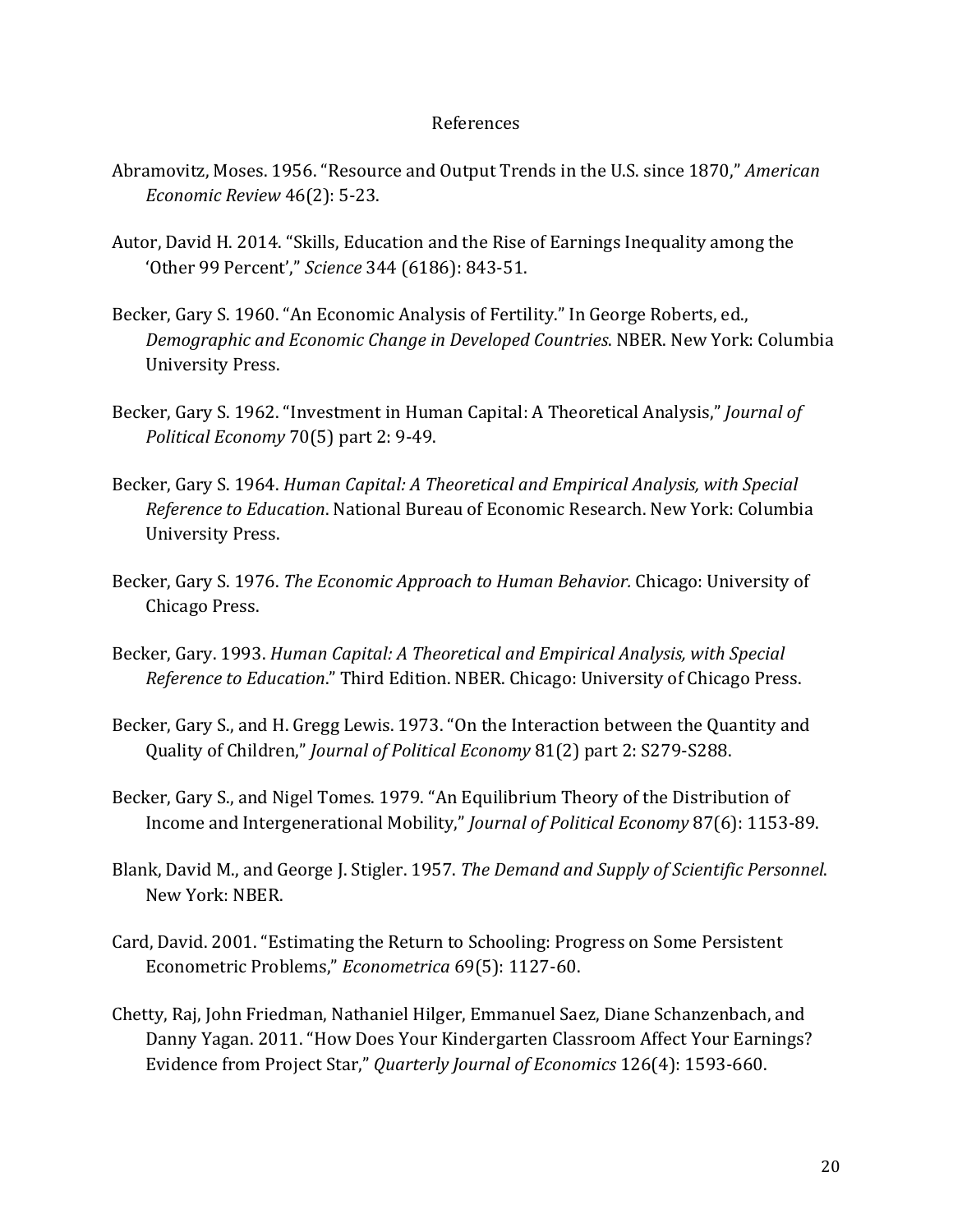- Chetty, Raj and Nathaniel Hendren. 2018. "The Impacts of Neighborhoods on Intergenerational Mobility I: Childhood Exposure Effects," *Quarterly Journal of Economics* 133(3): 1107-162.
- Chetty, Raj, Nathaniel Hendren, Maggie Jones, and Sonya Porter. 2020. "Race and Economic Opportunity in the United States: An Intergenerational Perspective," *Quarterly Journal of Economics*, forthcoming.
- Chetty, Raj, Nathaniel Hendren, and Lawrence F. Katz. 2016. "The Effects of Exposure to Better Neighborhoods on Children: New Evidence from the Moving to Opportunity Experiment," *American Economic Review* 106(4): 855-902.
- Chetty, Raj, Nathaniel Hendren, Patrick Kline, and Emanuel Saez. 2014. "Where is the Land of Opportunity? The Geography of Intergenerational Mobility in the United States," *Quarterly Journal of Economics* 129(4): 1553-623.
- Conrad, Alfred, and John Meyer. 1958. "The Economics of Slavery in the Ante Bellum South," *Journal of Political Economy* 66(2): 95-130.
- Copeland, Morris. 1937. "Concepts of National Income." In *Studies in Income and Wealth*, vol. 1: 3-63.
- Corrado, Carol, Charles Hulten, and Daniel Sichel. 2009. "Intangible Capital and Economic Growth," *Review of Income and Wealth* 55(3): 661-85.
- Cunha, Flavio, and James Heckman. 2007. "The Technology of Skill Formation," *American Economic Review* 97(2): 31-42.
- Currie, Janet. 2011. "Inequality at Birth: Some Causes and Consequences," *American Economic Review: Papers and Proceedings* 101(3): 1-22.
- Deming, David. 2017. "The Growing Importance of Social Skills in the Labor Market," *Quarterly Journal of Economics* 132(4): 1593-640.
- Denison, Edward. 1962. "Education, Economic Growth, and Gaps in Information," *Journal of Political Economy* 70(5) part 2: 124-28.
- Easterlin, Richard. 1962. *The American Baby Boom in Historical Perspective*. NBER Occasional Paper no. 79.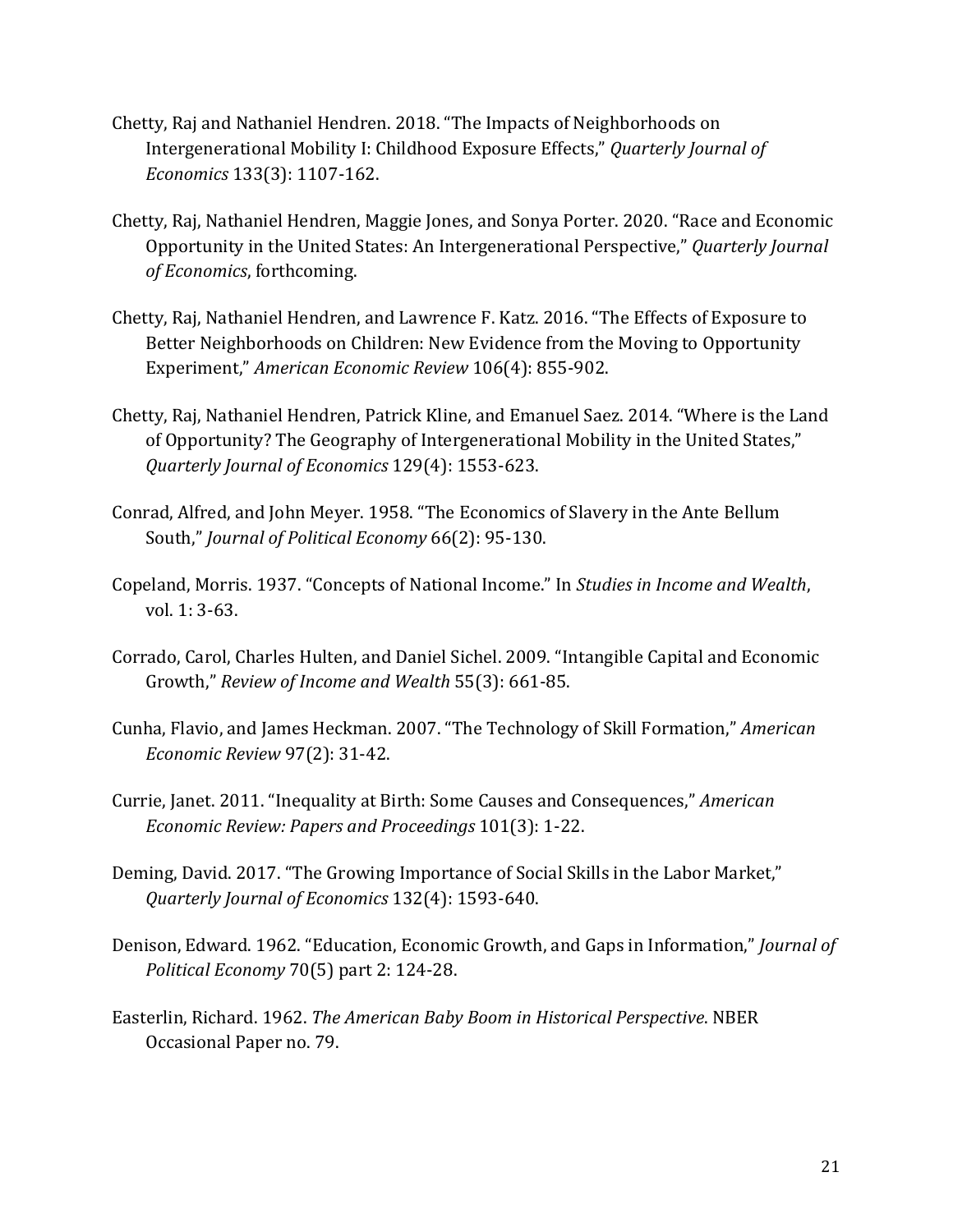- Easterlin, Richard. 1968. *Population, Labor Force, and Long Swings in Economic Growth: The American Experience*. NBER. New York: Columbia University Press.
- Engerman, Stanley L. 1971. "Human Capital, Education, and Economic Growth," ch. 18 in R.W. Fogel and S.L. Engerman, eds. *The Reinterpretation of American Economic History*. New York: Harper & Row.
- Freeman, Richard B., and Lawrence F. Katz, eds. 1995. *Differences and Changes in Wage Structures*. Chicago: University of Chicago Press and NBER.
- Friedman, Milton, and Simon Kuznets. 1945. *Income from Independent Professional Practice*. New York: NBER.
- Ghez, Gilbert R., and Gary S. Becker. 1975. *The Allocation of Time and Goods over the Life Cycle*. NBER. New York: Columbia University Press.
- Goldin, Claudia, and Lawrence F. Katz. 2008. *The Race between Education and Technology*. Cambridge MA: Belknap for Harvard University Press.
- Griliches, Zvi. 1995. "The Discovery of the Residual: An Historical Note." NBER Working Paper no. 5348 (November).
- Heckman, James. 2008. "Schools, Skills, and Synapses," *Economic Inquiry* 46(3): 289-324.
- Heckman, James. 2014. "Introduction to *A Theory of the Allocation of Time* by Gary Becker." IZA DP no. 8424 (August).
- Heckman, James, Rodrigo Pinto, and Peter Savelyev. 2013. "Understanding the Mechanisms thorough which an Influential Early Childhood Education Program Boosted Adult Outcomes," *American Economic Review* 103(6): 2052-86.
- Hendren, Nathaniel, and Benjamin Sprung-Keyser. 2020. "A Unified Welfare Analysis of Government Policies." *Quarterly Journal of Economics* 135(3), forthcoming.
- Holden, Laura, and Jeff Biddle. 2017. "The Introduction of Human Capital Theory into Education Policy in the United States," *History of Political Economy* 49(4): 537-74.
- Jones, Charles I. 2016. "The Facts of Economic Growth," *Handbook of Macroeconomics*, vol. 2A: 3-69.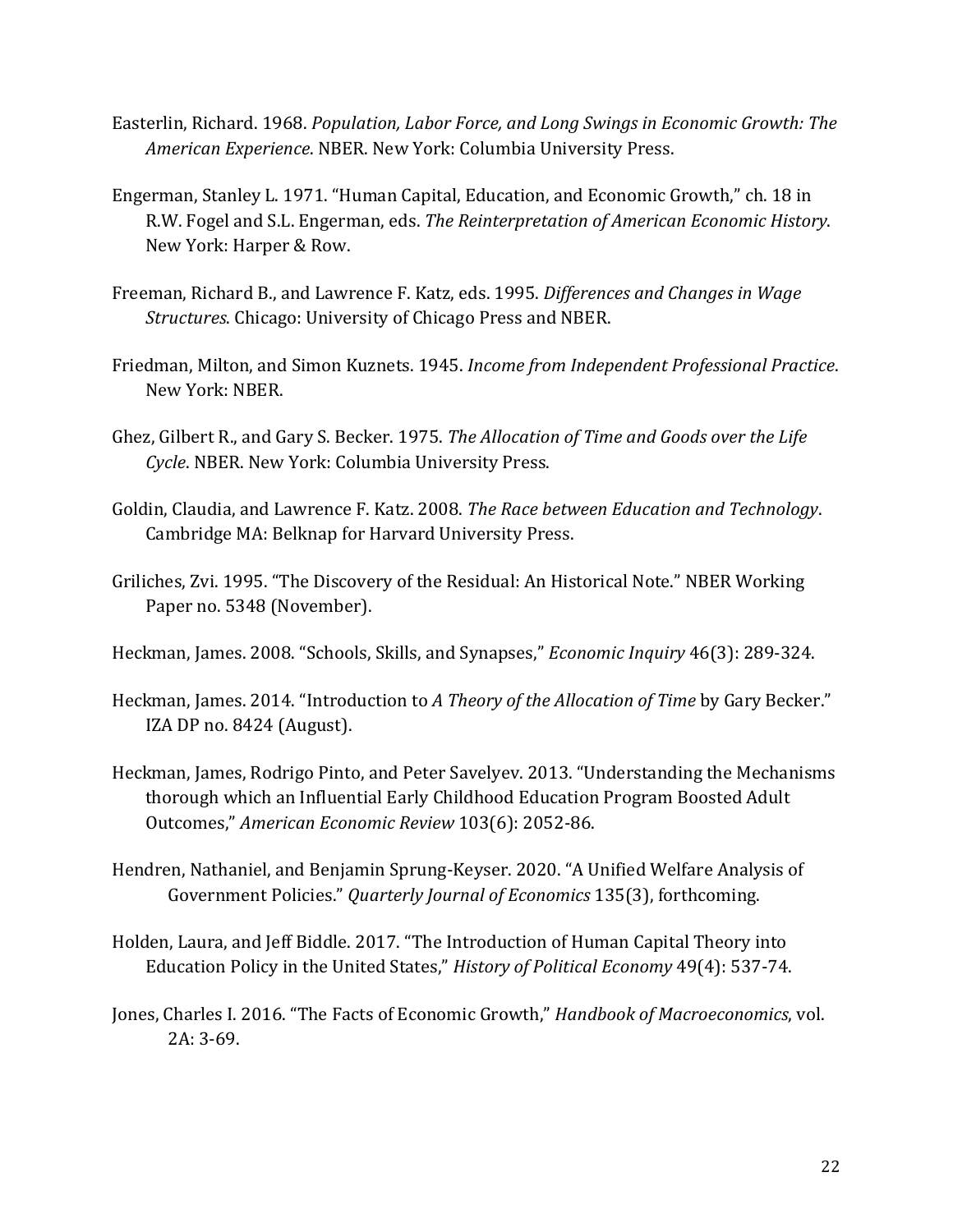- Katz, Lawrence F., and Kevin M. Murphy. 1992. "Changes in Relative Wages, 1963-1987: Supply and Demand Factors," *Quarterly Journal of Economics* 107(1): 35-78.
- Kendrick, John (assisted by Maude R. Pech). 1961. *Productivity Trends in the United States*. NBER. Princeton, NJ: Princeton University Press.
- Kiker, B. F. 1966. "The Historical Roots of the Concept of Human Capital," *Journal of Political Economy*, 74(5): 481-99.
- Kuznets, Simon, with Elizabeth Jenks. 1961. *Capital in the American Economy: Its Formation and Financing*. Princeton NJ: Princeton University Press for the NBER.
- Mincer, Jacob. 1958. "Investment in Human Capital and Personal Distribution of Income," *Journal of Political Economy* 66(4): 281-302.
- Mincer, Jacob. 1962. "On-the-Job Training: Costs, Returns, and Some Implications," *Journal of Political Economy* 70(5) part 2: 50-79.
- Mushkin, Selma. 1962. "Health as an Investment," *Journal of Political Economy* 70(5) part 2: 129-57.
- Nelson, Edward. 2020. *Milton Friedman and Economic Debate in the United States, 1932- 1972*. Vol. 1. Chicago: University of Chicago Press.
- Roberts, George. 1960. *Demographic and Economic Change in Developed Countries*. Universities-NBER Conference Volume. Columbia University Press.
- Schultz, Theodore W. 1961. "Investment in Human Capital," *American Economic Review* (presidential address) 51(1): 1-17.
- Schultz, Theodore W. 1962. "Reflections on Investment in Man," *Journal of Political Economy* 70(5) part 2: 1-8.
- Schultz, Theodore W. 1972. *Human Resources*. Fiftieth Anniversary, Colloquium VI. National Bureau of Economic Research. New York: Columbia University Press.
- Schultz, Theodore W., ed. 1974. "Marriage, Family, Human Capital, and Fertility," *Journal of Political Economy* 82(2), Part II.
- Spengler, Joseph J. 1977. "Adam Smith on Human Capital," *American Economic Review: Papers and Proceedings* 67(1): 32-36.